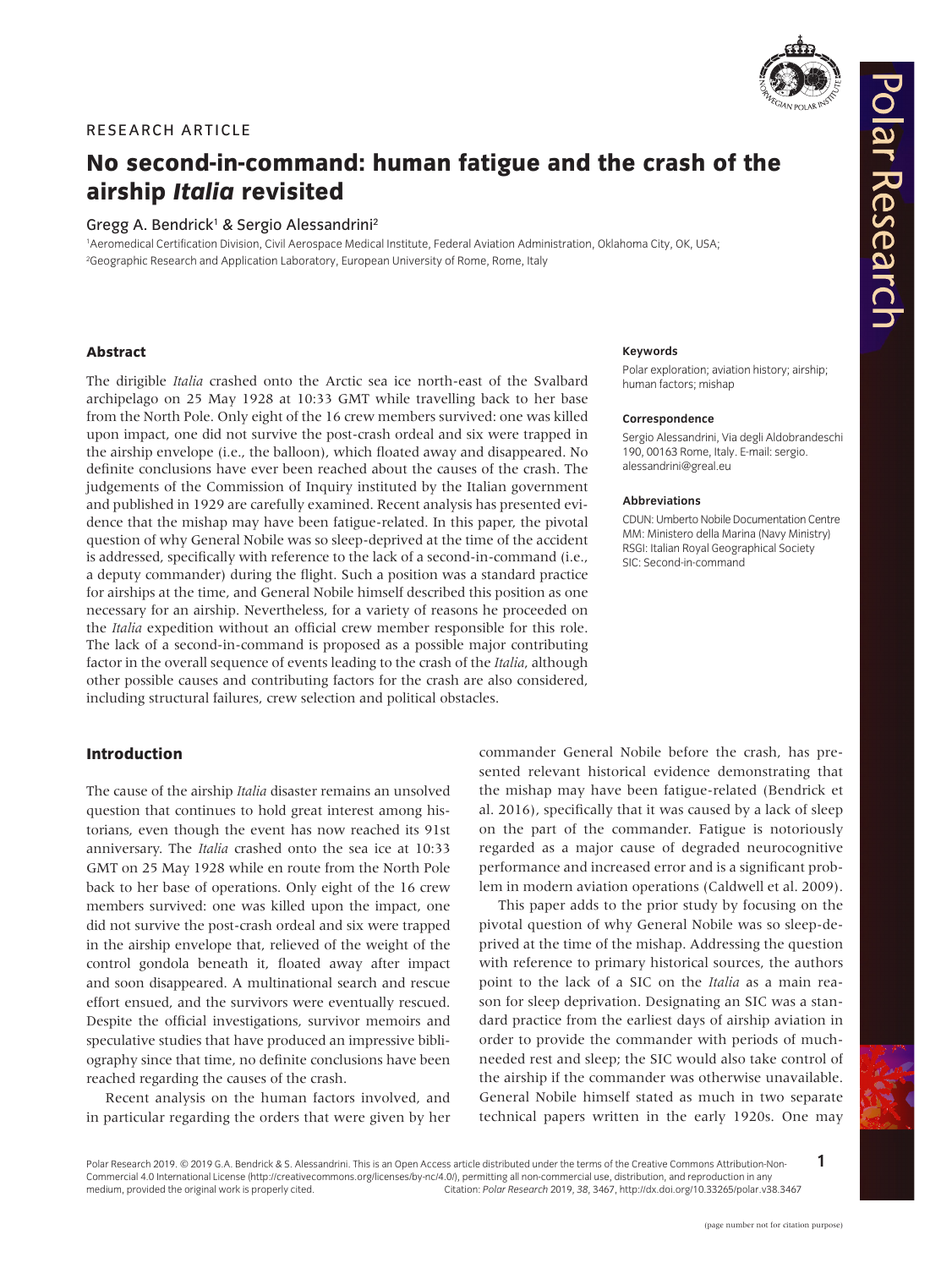therefore ask two relevant questions: (1) Why was this position never officially filled for the *Italia* on her polar exploration flights? (2) Did General Nobile make this explicit choice by himself, or were there other factors that impacted this decision?

Other causes or contributing factors to the crash are also considered. These include a structural failure and/or a failure of the ship's envelope or gas bags. With respect to the most likely physical failures it is evident that the decisions made by the commander in the period of time before the crash would have greatly contributed to the failure. So, the examination of the underlying reasons for the commander's fatigue is of significance.

Since the major goal of the *Italia* expedition was the pursuit of scientific knowledge, it is worthwhile to extract everything that can be learned from this endeavour so as to apply it to the future exploration operations. That is indeed the best way to commemorate the memories of the *Italia* crew members, including her commander. It is in this spirit—one of true respect and admiration rather than of obsolete criticism—that this work has been written.

#### **Narrative**

Umberto Nobile (1885–1978) was an aeronautical engineer, a leading airship designer and constructor as well as a dirigible pilot, who achieved the rank of Lieutenant General in the Regia Aeronautica (the Italian Air Force). After the success of the Amundsen–Ellsworth–Nobile Transpolar Flight in 1926, Nobile considered another ambitious flight by airship to the Arctic. This time the endeavour was not limited to passing over the Arctic basin but was meant to search for lands and to conduct scientific experiments. He planned several scientific and exploration flights over different Arctic areas, each originating from Ny-Ålesund, a small mining settlement at Kongsfjorden, then known as Kings Bay in the Svalbard islands. One destination of these flights was intended to be the North Pole, where the intention was to discharge a scientific party to perform research. The scientific party would be later retrieved using the same dirigible.

The enterprise, entitled the Italian Expedition for the Aerial Exploration of the Arctic Regions, was flown under the Italian flag, financed by the city of Milan and sponsored by the RSGI. Nobile was appointed in charge of the technical and scientific organization in concert with the RSGI. After an initial attempt to employ a much larger airship that was under construction, Nobile eventually had to make do with the N-4 semi-rigid airship almost identical to the N-1 *Norge*. The N-4 was adapted for the polar flight and named the *Italia*. Both airships were built largely at the Aeronautical Construction Establishment, the Italian state airship factory in Rome, and assembled at the aero shipyard of Ciampino aerodrome (Alessandrini 2019). The crew mainly comprised Italian *Norge* veterans and members of the Regia Marina (Italian Royal Navy, which supported the expedition) as well as scientists. Once preparations were complete, Nobile and his crew lifted off from Milan, Italy on 15 April 1928, headed to the base at Kings Bay, where the roofless hangar and the mooring mast used by the *Norge* had been restored. Already en route to Kings Bay was the support ship *Città di Milano*, supplied by the Regia Marina.

The *Italia* encountered a variety of obstacles and delays due to poor weather and damage during the multiple-leg flight. This caused a more prolonged first-stage stop at the German aerodrome of Stolp by the Baltic Sea as well as the planned restocking stop at Vadsø, Norway, but they finally reached their destination on 6 May 1928. The first flight over the Arctic was initiated on 11 May 1928, but they had to return after only eight hours because of a deteriorated elevator control cable and the extreme environmental conditions. By 15 May 1928 the weather conditions had improved; they repeated the endeavour and this time the attempt was successful. They flew over largely unexplored regions, from Svalbard to Franz Joseph Land and Severnaya Zemlya, carrying out the planned scientific observations. When strong gusty wind from the north prevented them from continuing eastward, they headed south for the Novaya Zemlya archipelago, which was reached at 04:20 GMT on 17 May. The *Italia* flew over long stretches of the east and west coasts of Severny Island and then began its return flight over the Barents Sea. After having flown over Nordaustlandet and the northern part of Spitsbergen, the *Italia* landed at her base on 18 May at 10:20 GMT, after a 4000-km flight that lasted 69 hours.

The pivotal flight of the *Italia* occurred when it was launched on the polar mission early in the morning of 23 May 1928. In addition to Commander Nobile there were 15 crew members (Table 1). The *Italia* first approached the northern coast of Greenland (Cape Bridgman) and from here the airship reached the Pole at 00:20 GMT on 24 May 1928, but unfortunately the winds there were too high to safely land a scientific party. So, after a brief ceremony in which the Italian flag and the Pope's cross were dropped on the Pole, the crew began the arduous journey back to base, facing strong and persistent head winds as well as fog and ice encrustations on the envelope. On the morning of 25 May 1928, at about 09:25 GMT, the airship suddenly began to lose altitude because a jammed elevator-wheel control mechanism (the fixator) was stuck in the downward position. Recognizing the seriousness of the problem, Nobile ordered all engines to stop in an attempt to reverse the uncontrolled descent. Without forward thrust generated by the engines (i.e., dynamic lift) the ship's descent did slow down, and eventually stopped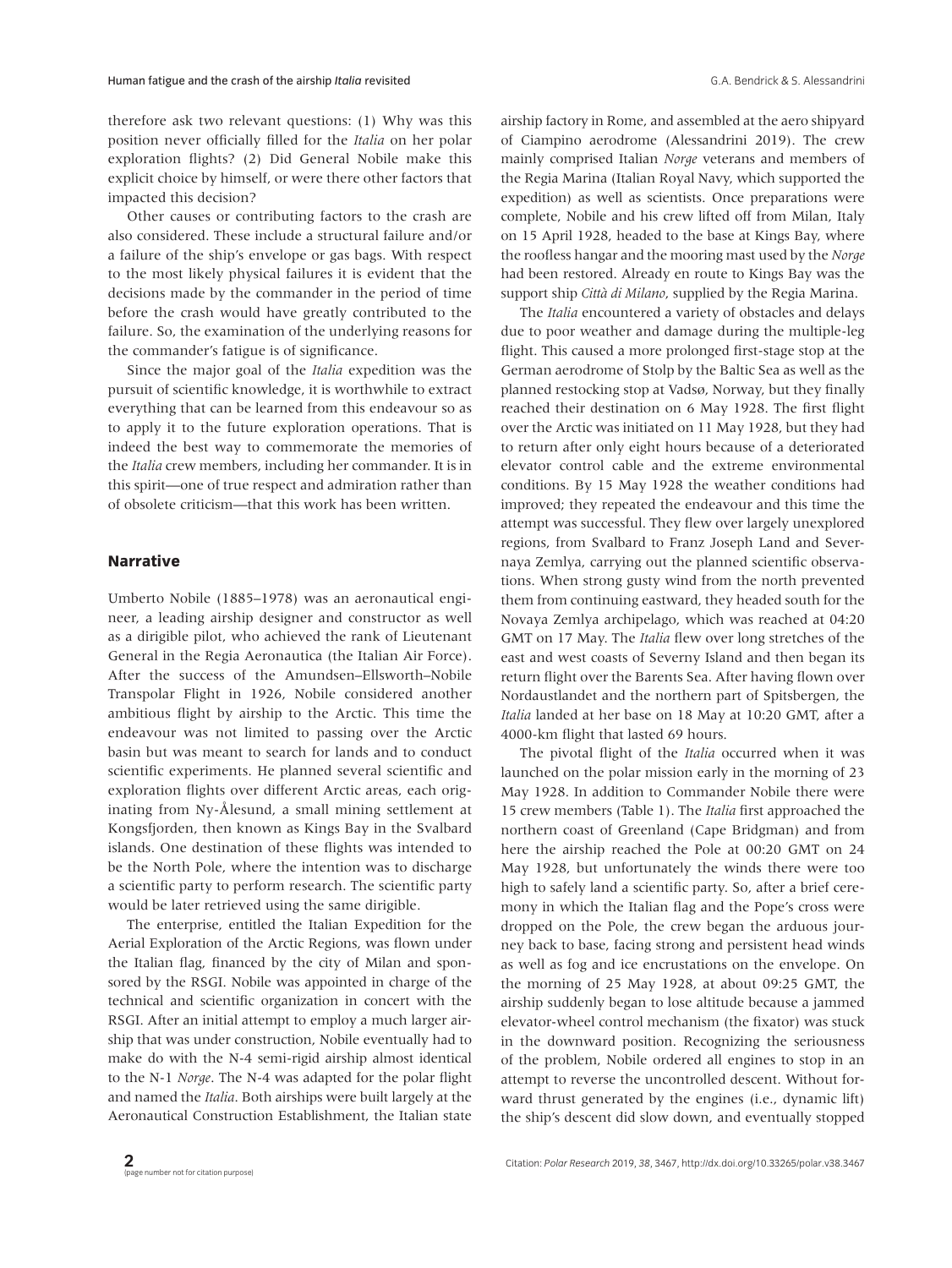|  |  |  |  | Table 1 Members of the airship Italia expedition who were part of the polar mission that started on the morning of 23 May 1928. |  |
|--|--|--|--|---------------------------------------------------------------------------------------------------------------------------------|--|
|--|--|--|--|---------------------------------------------------------------------------------------------------------------------------------|--|

| Position        | Name                             | Nationality | Age (years) | Task                                       | Remarks                                                                          |
|-----------------|----------------------------------|-------------|-------------|--------------------------------------------|----------------------------------------------------------------------------------|
|                 | Commander Umberto Nobile         | Italian     | 43          | Pilot                                      | <b>Expedition leader</b>                                                         |
| <b>Officers</b> | Adalberto Mariano                | Italian     | 30          | First officer; navigator                   |                                                                                  |
|                 | Filippo Zappi                    | Italian     | 31          | Second officer; navigator                  |                                                                                  |
|                 | Alfredo Viglieri                 | Italian     | 28          | Third officer; helmsman                    |                                                                                  |
| Crew            | Felice Trojani                   | Italian     | 31          | Elevator-wheel steersman                   | Engineer                                                                         |
|                 | Natale Cecioni                   | Italian     | 41          | Chief technician; elevator-wheel steersman |                                                                                  |
|                 | Ettore Arduino <sup>a</sup>      | Italian     | 38          | Chief mechanic                             |                                                                                  |
|                 | Calisto Ciocca <sup>a</sup>      | Italian     | 31          | Mechanic (starboard engine gondola)        |                                                                                  |
|                 | Attilio Caratti <sup>a</sup>     | Italian     | 33          | Mechanic (port engine gondola)             |                                                                                  |
|                 | Vincenzo Pomella                 | Italian     | 30          | Mechanic (stern engine gondola)            | Died 25 May 1928 because of the crash                                            |
|                 | Renato Alessandrini <sup>a</sup> | Italian     | 38          | Rigger; helmsman                           |                                                                                  |
|                 | Giuseppe Biagi                   | Italian     | 31          | Wireless operator                          |                                                                                  |
| Scientists      | František Běhounek               | Czech       | 31          | Physicist                                  |                                                                                  |
|                 | Finn Malmgren                    | Swedish     | 33          | Meteorologist                              | Died in an attempt to reach Nordaust-<br>landet from the site of the "red tent." |
|                 | Aldo Pontremoli <sup>a</sup>     | Italian     | 31          | Physicist                                  |                                                                                  |
| Journalist      | Ugo Lago <sup>a</sup>            | Italian     | 28          |                                            |                                                                                  |

<sup>a</sup> Lost with the envelope on the day of the crash.

at about 80 m (262 feet) above the sea ice, thereby avoiding impact. The airship then began to rise because of the buoyancy produced by the ship's hydrogen gas (i.e., static lift). While chief technician Cecioni was checking the control mechanism, Nobile had already opened all ballonet outlet air valves, allowing the hydrogen lift gas to expand freely during the ascent. As they continued to rise, the gas pressure increased and at some point Nobile had to release some amount of gas to control the lift. Then, before re-starting the engines, Nobile agreed to a suggestion by first navigating officer Mariano to ascend above the fog and clouds in order to obtain a sextant reading on the sun, providing a partial navigational fix to their location, as they were uncertain about their position. To get above the clouds they had to climb to an altitude of approximately 2700 feet. This would cause a further expansion of hydrogen and a subsequent increase in pressure inside gas bags in accordance with the ideal gas law (i.e., when a gas is enclosed within a container of fixed size, the pressure of the gas would increase with increasing altitude). In addition, while in the direct sunlight above the ice fog and clouds the sun rays heated the envelope and the gas inside the bags, thereby causing the hydrogen volume to expand even further. In fact, the hydrogen of the airship had expanded to such an extent that it completely filled the envelope (Nobile 1945). This means that the airship had most likely reached "pressure height," the altitude at which the internal pressure of the gas bags equals the atmospheric pressure. The pressure height is the limit for structural integrity of an airship and can be surpassed only by releasing hydrogen lift gas. To avoid catastrophic

consequences, the airship's gas bags were equipped with controlled and automatic pressure relief valves that opened when the internal pressure reached a specified level.

The *Italia* spent approximately 30 minutes with the engines turned off and remained above the clouds layer for about 20 minutes. After restoring the elevator wheel control, at 09:55 GMT Nobile ordered the engines to be restarted to resume the trip towards their base and, after a while, to descend back under the clouds. The airship continued her trajectory until they could see the frozen sea at about 300 m (980 feet) in altitude to verify speed and drift.

Afterwards, at 10:30 GMT, the *Italia* began to lose altitude once again but this time it was due to an overall loss of lift, i.e., the airship had suddenly become "heavy." Nobile ordered the three engines at full speed to maintain dynamic lift, but this action was unable to correct the downward motion. The airship then became uncontrollable. So Nobile commanded that the ballast chain be dropped, the gas valves on the top of the envelope be checked, and finally, the engines be shut down. Nevertheless, the *Italia* crashed onto the Arctic pack ice north of Nordaustlandet, Svalbard, at 10:33 GMT on the morning of 25 May 1928. It was approximately 300 km north-east of Kings Bay.

Upon impact, the upper part of the airship, which comprised the envelope and its inner metallic structure containing several large bags of hydrogen and other supplies, as well as six crew members, was sheered away from the smashed control gondola, with only its left wall remaining attached to the girder. The envelope—with the crew members on board—floated away like a free balloon and disappeared, never to be seen again; their resting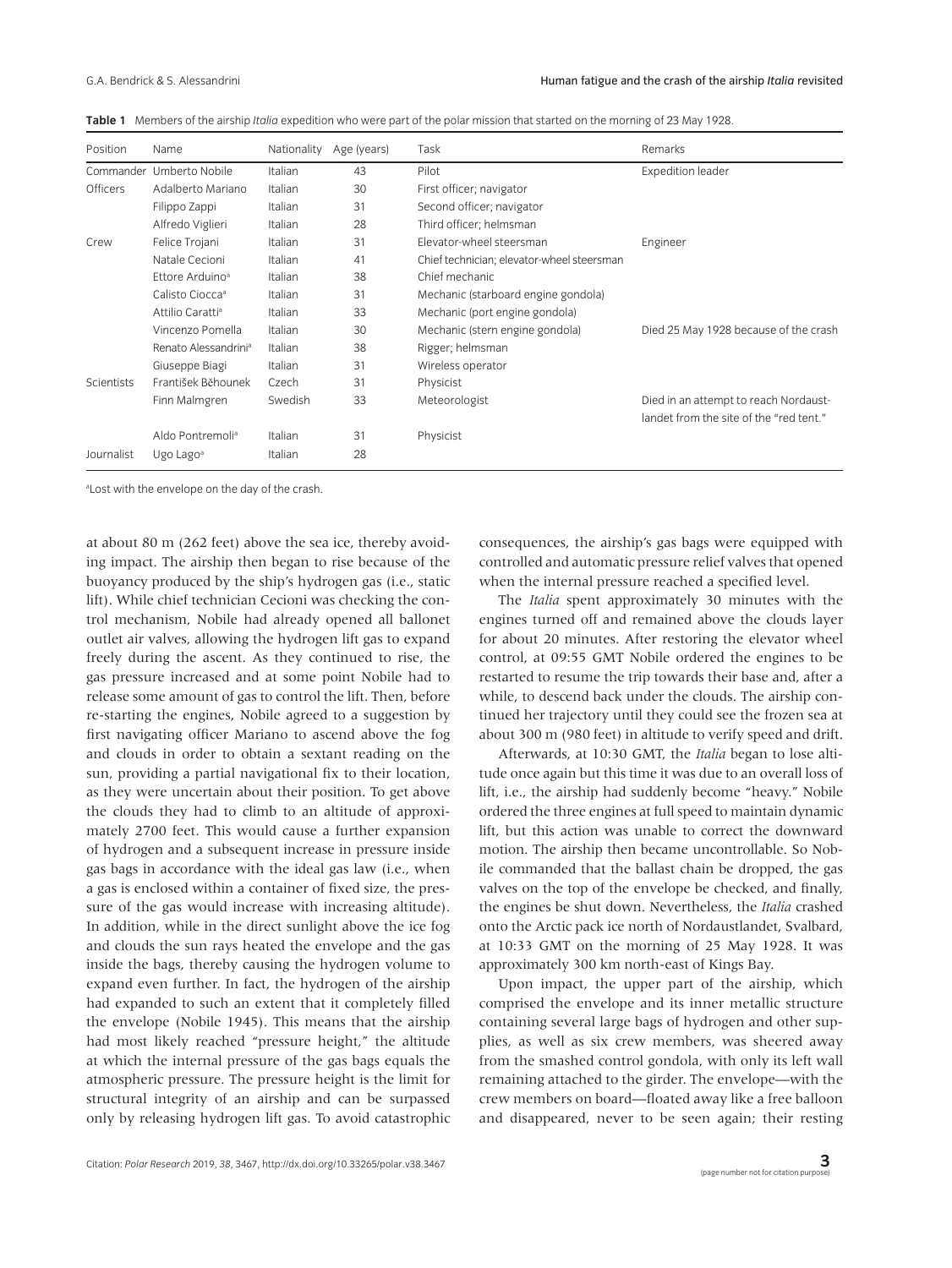**Table 2** Final moments of the airship *Italia* on 25 May 1928, approximately 180 nautical miles north-east from her base at Kings Bay. Some information presented below concerning the *Italia*, about becoming like a free balloon after the crash, is purely conjectural, other information has been taken from the survivors' cited literature or from the Commission of Inquiry report (in italics).

| Time                | Ca. 10:27 GMT                                                 | 10:30 GMT                           | 10:33 GMT                                                | Ca. 10:33 GMT                                           |
|---------------------|---------------------------------------------------------------|-------------------------------------|----------------------------------------------------------|---------------------------------------------------------|
| Cruising conditions | Under cloud layer                                             | Uncontrolled descent                | Impact forward sea ice                                   | Beginning of uncontrolled<br>ascent like a free balloon |
| Buoyancy            | Light/static equilibrium                                      | Heavy                               | Heavy                                                    | Light (temporarily)                                     |
| Attitude            | Slight nose-down                                              | Stern-down (8° initial) (40° final) | Stern-down (at first)                                    | Stern-down (40°)                                        |
| HDG <sup>a</sup>    | $230^{\circ} - 240^{\circ}$                                   | Variable, rotating 180° to the left | $50^{\circ} - 60^{\circ}$                                | 80°-140° (drift direction)                              |
| GS <sup>b</sup>     | 55 km/h                                                       | 70 km/h (average speed)             | 100 km/h (impact)                                        | 25-35 km/h                                              |
| IAS <sup>c</sup>    | 80 km/h                                                       | $40 - 100$ km/h                     |                                                          | Not applicable                                          |
| Height (a.s.l.)     | 300 m                                                         | 250 m (initial)                     | 0 <sub>m</sub>                                           | 100 m and beyond in the fog                             |
| Wind                | 260°-270° 30° at prow 25 km/h<br>(decreasing from 40-50 km/h) | Variable in intensity and direction | 260°-270° at stern 4-6 km/h<br>(reported at ice surface) | 260°-270° at stern 25-35 km/h                           |
| Motors              | 2                                                             | 3/1400 rpm                          | Off                                                      | Off/destroyed                                           |
| Descent rate        | Not applicable                                                | 0.5 m/s (initial) 1.5-3 m/s (final) | Not applicable                                           | Not applicable                                          |
| Weather             | Fog, snow gusts                                               |                                     |                                                          | Foggy                                                   |

<sup>a</sup>Heading. <sup>6</sup>Ground speed. <sup>c</sup>Indicated air speed.

place has never been located. The final moments of the *Italia* flight are summarized in Table 2. Meanwhile, at the site of the crash one crewman (the motorist at the stern engine gondola) lost his life because of the injuries consequent to the impact; nine others controlling gondola survived on the pack ice. Several sustained injury, including Nobile, who was the most seriously wounded crew member. The group gathered what provisions and equipment they could find from the contents of the airship that had been strewn across the pack ice and began the task of survival on the floating ice in the hope of rescue.

The support ship, which had lost radio contact, began organizing reconnaissance operations on the evening of 25 May 1928. Since the *Italia* had not sent an SOS distress signal prior to the crash, these first reconnaissance operations were focused on the last known position of the *Italia*. Meanwhile, the emergency airship's shortwave radio was recovered by the survivors, who used it to request help, though a long while passed before their signals were received. (Their signals were intercepted for the first time on 3 June 1928 by a Russian amateur radio operator near Arkhangelsk, who reported their status to the Soviet authorities.) After a few days the radio link was well fixed with the Italian support ship as well, and the position of the survivors' "red tent" was clearly identified on 8 June 1928.

Many countries joined in the multinational search and rescue effort that ensued. Roald Amundsen himself initiated his own private airborne effort, commissioning a French seaplane (Latham 47) for the task. Unfortunately, he was lost in the attempt; he and his French–Norwegian crew were never found. The *Italia* survivors were eventually spotted on 20 June 1928 by a seaplane of the Regia Aeronautica, piloted by Umberto Maddalena. Later a Swedish pilot, Einar Lundborg, was successful in landing on the ice near their survival camp. His aircraft had room enough to transport only one survivor at a time, and Nobile was the first one to be rescued—a choice that was later considered unjustifiable by the Italian official inquiry and quite controversial abroad (Aas 2005). On his second flight to the survivors, Lundborg crashed on landing and became one of those awaiting rescue. Eventually, on 12 July 1928, a Soviet icebreaker, the *Krassin*, made its way to the survivors and retrieved all of them, apart from Malmgren, who had died in an attempt to reach Nordaustlandet. The rescue occurred 49 days after the crash (Giudici 1928; Tomaselli 1929; Viglieri 1929; Maddalena 1930; MM 1930; Nobile 1930; Samoylovich 1930; Trojani 1964; Ferrante 1985; Cross 2002).

#### **The inquiry and the cause of the crash**

After the return of Nobile and the other survivors, the Italian government instituted a Commission of Inquiry to investigate the cause of, and responsibility for, the accident. The commission's chair was entrusted to Admiral Cagni, who had prior experience with a ground-based polar expedition led by the Duke of the Abruzzi (1899–1900). The investigations, which were carried out from 12 November 1928 to 27 February 1929, were based on documents (e.g., the airship's logbook, several official reports, telegrams and publications) and statements of the main rescuers, authorities, journalists and the survivors of the *Italia*. The results of the inquiry were made public on 3 March 1929 by the MM and were later published in book format (MM 1930). The first part of the report, which concerns the "causes that determined the loss of the airship," was accompanied by a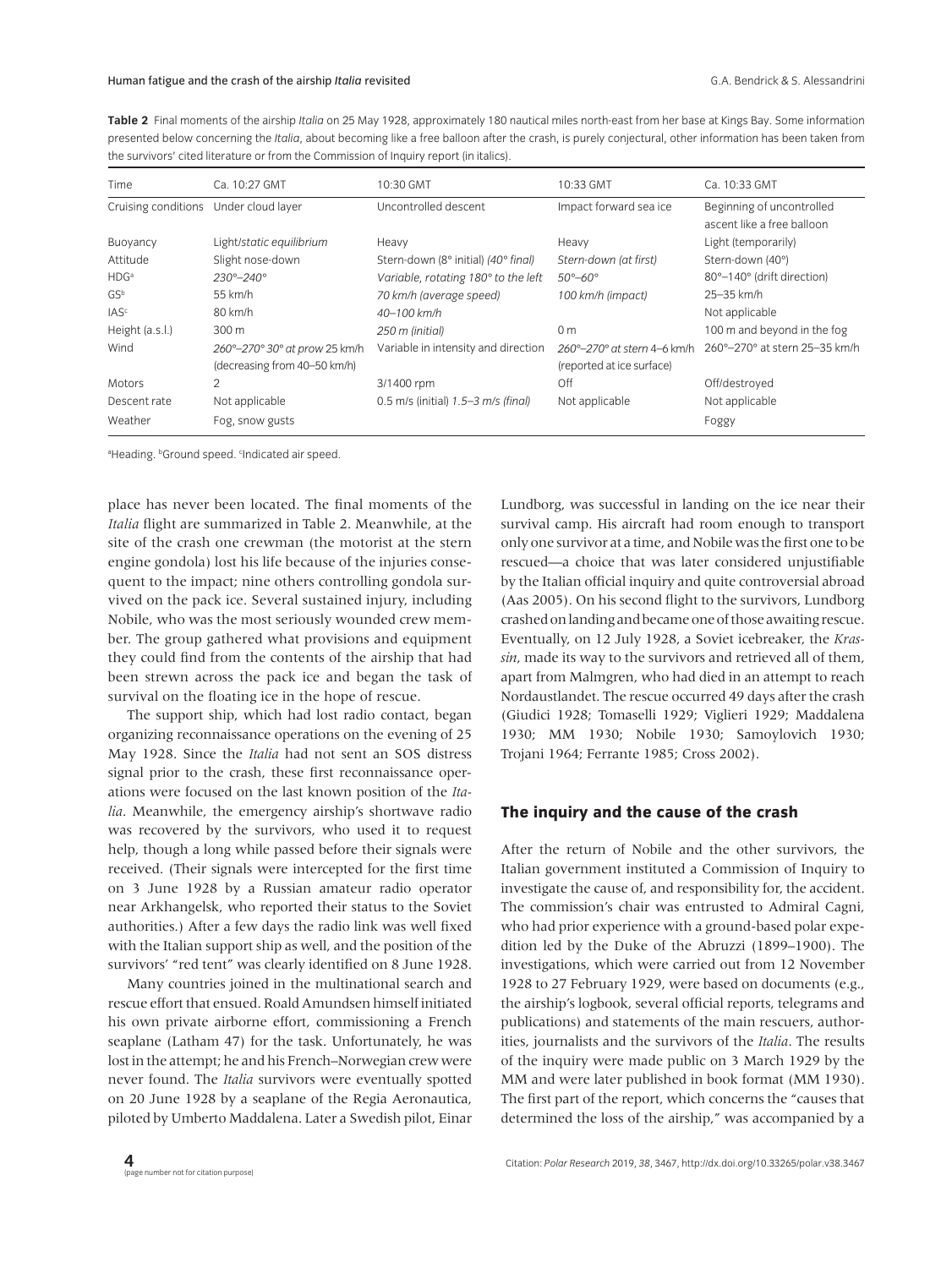technical treatise from General G.A. Crocco, who was an aeronautical scientist and a pioneer of dirigibles.

The commission's conclusions were critical of Nobile in virtually every aspect of his command of the expedition. General Crocco determined that "the management of the airship at the time of the alarm until the end was uncertain and contradictory" (MM 1930: 41; authors' translation) on the part of Nobile; he also highlighted the fatigue of the crew at that last, decisive moment. This technical advisor specifically faulted Nobile for not keeping the prow of the airship against the wind, and as a result allowing the wind to drive the airship into the sea ice at approximately 100 km per hour. He concluded his report by stating the following:

If, from the proximate causes of the catastrophe (moreover indeterminable), which could be called its specific *trauma*, it goes back to the ultimate causes where it was potentially contained, one cannot but find them in the *structural composition* of the crew and in the uncertain distribution of tasks and responsibilities among its members. Above all, a skilled pilot, possessing that trained capacity acquired only by a long course in navigation, was lacking on board. (MM 1930: 41–43; authors' translation; italics in the original)

This final passage of the report is very important because here General Crocco admits that the cause of the disaster is not determinable. Moreover, he makes an important distinction between the unknown "proximate causes" that ultimately led to the accident and the "ultimate causes," i.e., the latent failures within the causal sequence, which in this case were assumed to be the management of the crew and the commander's piloting skills. In any case, the commission wanted to draw absolute conclusions about the crash from the findings they had gathered. Stating the unanimous conclusion of the inquiry, the report read as follows:

The precise responsibility for the disaster rests on the commander of the airship *Italia* for erroneous manoeuvres … Throughout the operation of the expedition up to the disaster and after, General Nobile has shown himself to have limited technical qualities as a pilot and a negligible capacity for command. (MM 1930: 21–24; authors' translation)

After the inquiry, Nobile resigned from the Regia Aeronautica and went abroad, settling first in the USSR (1931–1936) and later in the USA (1939–1942).

Of note, General Crocco's assessment was conducted mainly on the statements of the survivors, since there was no wreckage or other evidence of structural or mechanical failures to examine. So the "human factors" was the only area on which the investigation about causation could focus. However, this did not mean that human factors were the only possible underlying causes. For instance, it cannot be ruled out that the final descent was due to a ripping of the outer cover, which would lead to a consistent loss of gas from the aft gas bags, as had happened just before the last flight (MM 1930). Likewise, there are similarities with another famous airship accident, that of the British HMA R101, which occurred in 1930, and was the subject of a thorough investigation. This investigation concluded that "the disaster was caused by a substantial loss of gas" due to "the ripping of the forepart of the envelope" from an undetected split (Anonymous 1931: 290). Similar to the *Italia*, from the moment the elevator was applied to counter the nose-down attitude of HMA R101, it took about 2–3 minutes for that airship to impact the ground.

Among the "erroneous manoeuvres" as a possible cause of the crash, it is worth recalling General Crocco's hypothesis, which was that of excessive air entering through the "valvolone" which could have been left unattended and open by the crew (MM 1930). However, this assumption by Crocco was wrong because any excess in volume or pressure of incoming air would have been drained by the outlet valves automatically, and the "valvolone" by design let in a small amount of air even when it was closed (Trojani 1964). The indispensable condition for Crocco's assertion was that of an impediment to air discharge. In fact, in their testimony to the Commission of Inquiry, General Nobile and crew member Trojani—also an engineer and airship designer—advanced an alternative hypothesis for the crash; they supposed a blockage of the discharge ducts of the stern air compartments, which were part of the ballonet, that is, the series of internal bags filled with outside air that were used to maintain both the shape of the airship and a constant lift gas pressure (MM 1930). These devices need to freely expand and contract when the air density, atmospheric pressure and temperature are all changing as a function of altitude. A consequent obstruction, resulting from ice encrustations or excessive length with extreme bending, would have caused first an overpressure condition of the gas and then an off-gassing through the automatic valves. A long time later Trojani returned to the same topic, and besides remembering that the gas pressure of the stern compartments was very high during the crash, he clearly stated that the gas manometers were totally unreliable when bad weather conditions caused the airship to pitch, as often happened during Arctic navigation (Trojani 1964).

Also, with respect to the investigation, the memories of the survivors may not have been entirely accurate, as their statements were often contradictory (Crocco 1945). Generally speaking, eyewitness testimony is often less than fully reliable because many variables are known to influence its accuracy, for instance, simply by talking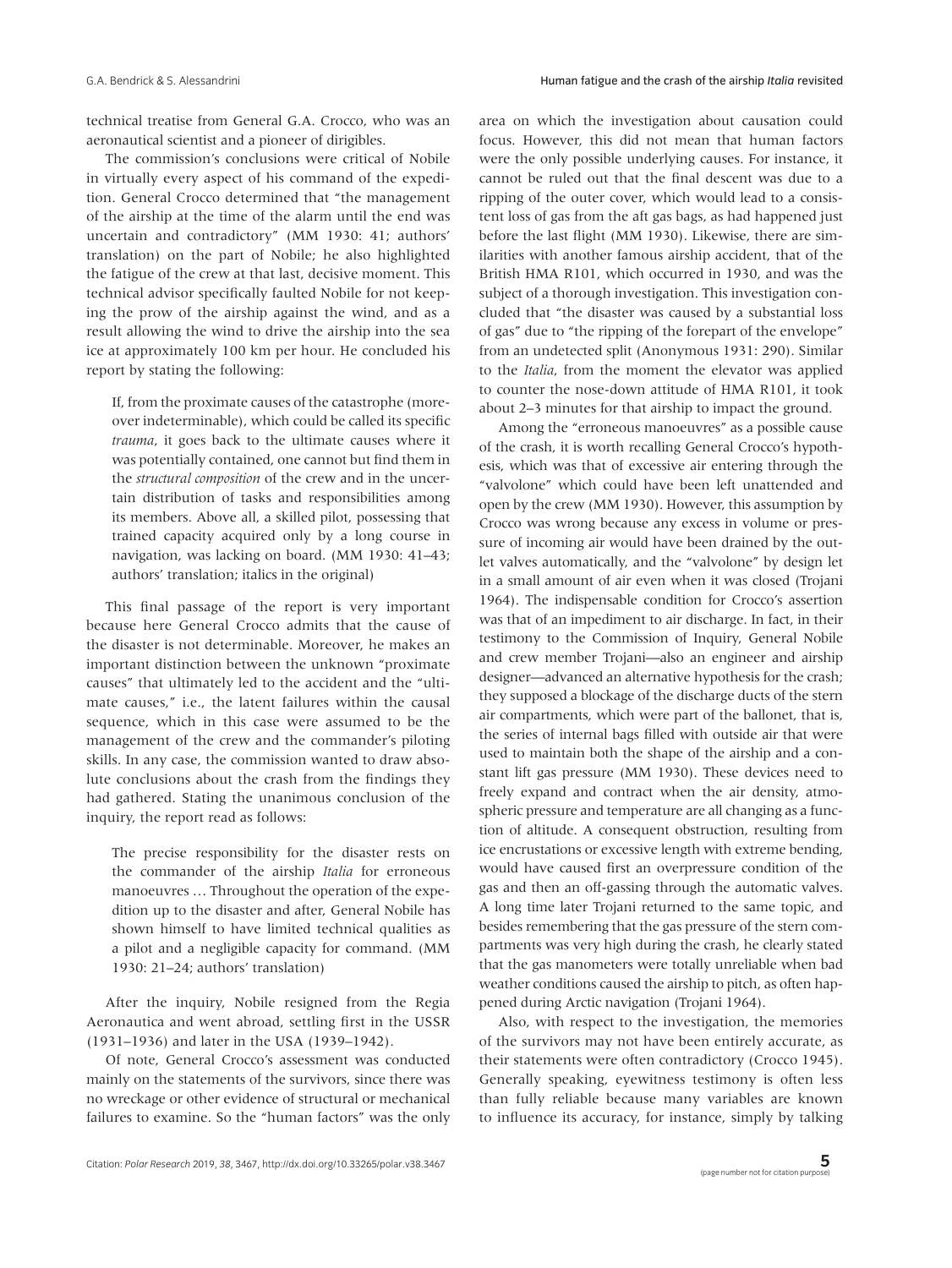about the event can alter the recalled accuracy (English & Kuzel 2014). In this case the survivors' statements about the last hours of flight may have been inaccurate because they were made by men who at the time of the events were severely fatigued, and who had later suffered the physical and psychological trauma of the crash, followed by a 49-day survival period in the Arctic. Additionally, these witnesses were collected by the Commission of Inquiry several months after the tragic event. It is now known that safeguards are needed to prevent and reduce eyewitness error because post-event information from a variety of different sources—such as other eyewitnesses and the media (radio and newspaper at that time)—can permanently alter the eyewitness's memory as time passes. It is also worth noting that many factors could increase an eyewitness's confidence but not his or her accuracy (Wise & Safer 2012). To make matters worse, survivors and witnesses were not questioned about the same events or asked the same questions. There was no cross-examination, and the interrogated were not asked for any clarification. Moreover, the minutes of the interrogations were not published, and those questioned were not called upon to confirm and countersign the minutes (Trojani 1964).

Furthermore, when reading the commission's conclusions, it is important to remember the political context. At that time there were marked political divisions between those who favoured lighter-than-air vehicles and those who preferred heavier-than-air aircraft as the more effective means for the utilization of national air power (Zani 2003). It would arguably be of political advantage to those who favoured airplanes to show that airships were inherently less safe than the heavier-than-air aircraft, and the *Italia*'s accident certainly provided an opportunity to do so.

According to the commission, Nobile should have followed "normal piloting rules" and performed these manoeuvres in order to stop the descent: (1) Put all the engines at full speed; (2) pitched the nose up by actuating the elevator wheel; (3) kept the bow of the airship "exactly" against the wind; and (4) thrown all available ballast off, and as an alternative manoeuvre: (5) stopped all engines and (6) performed a static descent with the bow in the wind. It seems rather ironic to accuse in this way a pilot who had flown continuously against the wind for many hours returning from the North Pole. Yet the commander did do all of the manoeuvres except one: Keeping the prow in the wind during the uncontrolled descent towards the sea ice. But this failure was a consequence of the fact that the airship was no longer responding to commands. In fact, the airship's attitude (30°–40° stern-down) resulted in an excessive inclination of the axis of rotation of the rudder (positioned below the tail) that made it ineffective. This attitude corresponded to the stall position of the airship and could have been reached by an excessive compensation during the dynamic lift with the elevator in the "hard-up" position (due to the elevator-wheel steersman's inattention or poor technique). Therefore, if the main piloting accusation was based on this line of reasoning, it was clearly erroneous.

Moreover, the overall charge that Nobile was inexperienced and inept as a pilot appears ill-founded. He was an accomplished aeronautical engineer and a pilot, who at the time of the crash had accrued more flight time than anyone else with a semi-rigid airship in the unforgiving environment of the Arctic. The allegations therefore suggest that other factors, such as political rivalries, prompted at least some of the Commission of Inquiry's conclusions.

Nobile later indicated that his main adversary in this ordeal was Italo Balbo, who was the undersecretary of state for the ministry of aeronautics (the minister in charge was the head of the government, Mussolini) and a very influential politician during the regime (Zani 2003). Nobile felt Balbo had influenced the investigation as he pleased (Nobile 1945), and there is some merit to this supposition. From the very beginning Balbo had supported the expedition only reluctantly (Segrè 1990). He did not intend to do much more than grant the dirigible N-4 to the project because the expedition was not in keeping with his aviation policy, as he himself stated before the commission on 13 November 1928 (copy of the report kept at the CDUN; position XIII/18, "Italia" N4, 1928). During his testimony, he stated that he had proposed that airships be eliminated from the service because he believed they did not have any useful military application. For this reason, he was against the construction of new airships and was opposed to Nobile's polar expedition. He therefore denied financing the operation, or in any other way having any responsibility for the polar enterprise. As Balbo told Nobile: "The [Regia] Aeronautica cannot give a penny for this expedition." However, once the expedition was undertaken under the patronage of the RSGI, and financed by entrepreneurs of the city of Milan, many of the Regia Aeronautica resources—such as the Aeronautical Construction Establishment and the Meteorological Office were put at General Nobile's disposal. Balbo himself took part in all the organizational meetings. It should also be pointed out that after the crash Balbo sent seaplanes and his best pilots available, such as Maddalena and Penzo, to participate in the rescue operations.

Yet his fundamental reluctance to the airship effort was still manifested by various other decisions. For instance, during the planning for the expedition Balbo denied the use of one large seaplane (a Savoia-Marchetti S.55) in support of the effort as well as the use of smaller seaplanes (Savoia-Marchetti S.59) transported on the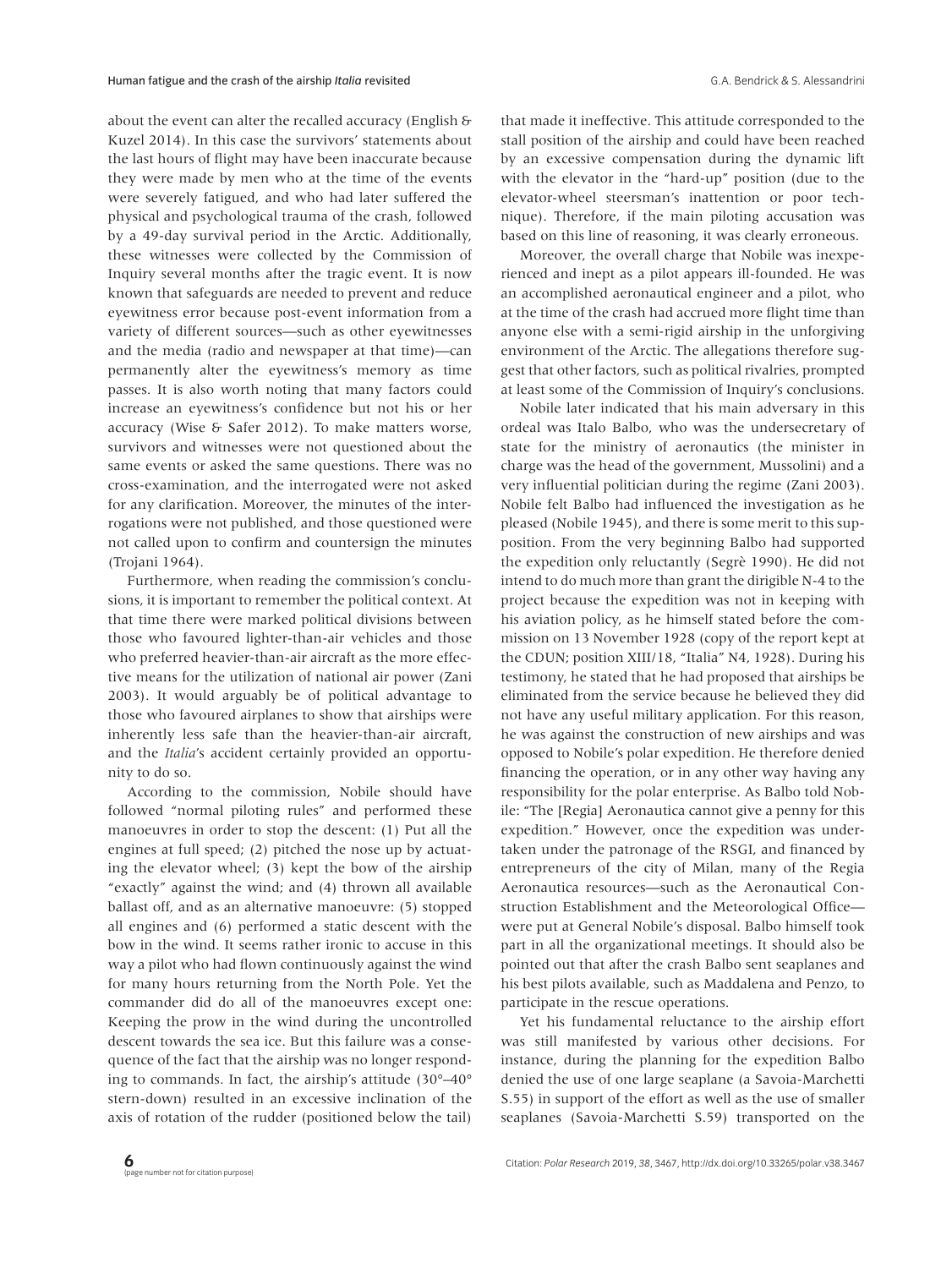support vessel. He even refused the free offer made by the Caproni company of one Ca.73 aircraft, as evidenced by the correspondence from the Director of the Construction and Procurement Department of the Ministry of Aeronautics, General A. Guidoni (on behalf of Balbo), to General Nobile and G. Roncagli, Secretary of the RSGI (archive of the Umberto Nobile Museum in Lauro, Italy, document Nos. 889, 893 and 894). Therefore, the conclusion of the inquiry regarding Nobile must be understood against this backdrop of political agendas and personal rivalries. In fact, after the fall of the regime (1943) and the end of World War II, Nobile's reputation was rehabilitated, and he was portrayed as a victim of fascism. He was then reintegrated into the roles of the Italian Air Force (Ferrante 1985).

General Nobile, referred to in public opinion as the "guilty party," spent much of the rest of his life explaining and justifying his conduct through various writings published in both Italy and abroad. In his book *With the Italia to the North Pole*, a published account of the flight written shortly after the accident, first in Italian (1930) and the following year in English, Nobile describes in some detail what he himself thought to be the cause of the crash:

After long reflection, examining and weighing up the various arguments and all the circumstances of the catastrophe, I at last concluded that perhaps it was caused by two factors coinciding: a thick ice-crust, probably formed as the cold dirigible passed through a zone of warm, damp air, weighing down the ship (which had been very light), and an almost simultaneous loss of gas at the stern. The latter would be due either to several valves being forced open by the high pressure that Trojani noticed, or to the envelope being torn by a tube breaking in the framework. This is the most likely hypothesis, amongst the very few that tally with the only two facts of which we are quite certain; that a few minutes before it fell the ship was light, and that it increased in weight so rapidly that the crash was inevitable. (Nobile 1931: 184–185)

However, no definite conclusions have ever been reached about the causes of the crash. The variation in static condition from "light" to "heavy," which signalled that the beginning of the end, was very rapid. This could have been due to a loss of hydrogen lift gas for the reasons explained in a prior publication (Bendrick et al. 2016). Other considerations suggest that structural failure may have occurred, which could have resulted in a significant hydrogen leakage. In fact, as already mentioned above, a tearing had occurred in the stern sectors of the *Italia* shortly before lift-off of the last flight and was promptly repaired. It is possible that the same tearing had reopened during flight, or that new ones had formed, causing the aft gas bags to be exposed and damaged by excessive strain. This would cause *Italia* to become "heavy," especially at the stern, and would quickly make it impossible to manage the ship with the elevator. Also, envelope deterioration could have been caused by the heavy snow clearing operations on top of the airship, which was accomplished using inappropriate means on the days before the last mission. Of note, any deterioration in the envelope or in the material of the gas bags would have been considerably worsened by the manoeuvres of taking the ship to altitude above the clouds and allowing it to be heated in the direct sunlight, factors which are discussed in more detail later.

Nobile focuses specifically on the relief gas valves and notes that because he feared that ice had formed on the valve seats and had rendered them unable to close, which would explain the sudden change in static condition, he had ordered the rigger Alessandrini to check the automatic valves as the airship began her final descent (Nobile 1930, 1961). The result of a frozen valve would indeed be a sudden, involuntary loss of hydrogen lift gas, followed by an uncommanded descent that might not be reversible (Nobile 1961). The phenomenon of frozen valves had occurred several times in the past with other Italian dirigibles that flew in winter environments, or flew at the higher and colder altitudes. It was also a problem known to have occurred on English airships (Nobile 1961). Therefore, the frozen valve hypothesis is at face value a plausible explanation of cause. In this instance, Nobile presumed the valve had become frozen while re-entering the fog bank after the crew had obtained the sextant reading while flying above the cloud layer.

However, frozen valves were most likely not responsible for the crash of the *Italia* for several reasons. First of all, ice encrustations are more likely to occur when a very cold object crosses a warmer and more humid area. In the case of the *Italia* it was just the opposite: The airship came from direct exposure to sunlight, where it had been heated, then she descended into the colder cloud layer and icy fog. Similarly, crew member Trojani, who was in the ship's control gondola monitoring the pressure gauges, recounts no sudden or significant loss of gas pressure that would occur when one or more valves became frozen in the open position (Trojani 1964). It is important to note that in the hours preceding the crash he was one of the elevator-wheel steersman, who had the fundamental task of gas and air pressure regulation, including manoeuvring the wheel of the "valvolone" (to adjust the front air inlet, which supplied ballonets) in addition to control pitch and altitude. On board of the *Italia* this steersman stood in the control gondola sideways,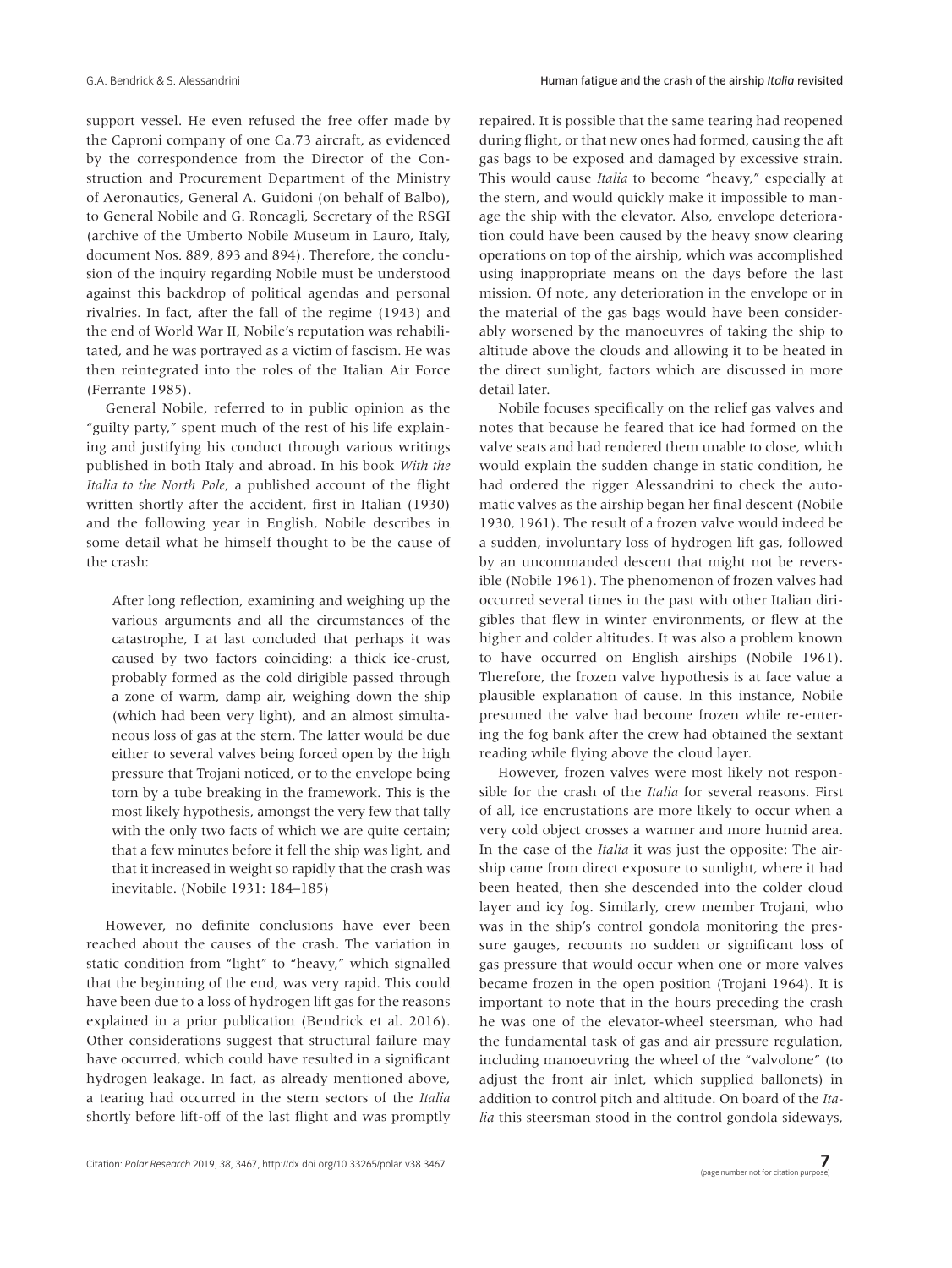facing starboard, acting on the elevator wheel and relying on various instruments (e.g., pressure gauges, altimeter, inclinometer and variometer). In the last two hours of the flight there were three crew members that alternated in this position: Trojani, Cecioni and finally Zappi.

Secondly and more importantly, a frozen valve was unlikely because of the very design changes innovations that Nobile himself had developed for his Arctic-crossing airships. He discusses his unique design as follows:

I had been studying the phenomenon since 1916, without being able to put my finger on its causes. I had not succeeded in determining in what measure the intrinsic humidity of the hydrogen and that of the surrounding air contributed towards ice formation. The best thing to do was to provide against both, so far as it was possible. This was done, partly by using hydrogen compressed to the density of several tens of atmospheres, and partly by covering each group of valves (which were placed on the back of the ship) with a light cap which protected it against the external humidity. (Nobile 1961: 273–274)

Furthermore, this phenomenon of a frozen valve had never been experienced either during the *Norge* transpolar flight (Nobile 1928a) or the *Italia*'s prior round-trip Arctic flights. Therefore, precisely because of Nobile's effective design, it seems rather unlikely that one or more frozen valves accounted for the sudden and significant loss of lift experienced by the *Italia* after its descent back into the fog bank.

A different hypothesis for the cause of the crash, which was based on the supposed piloting decision errors performed by Nobile an hour before the crash, was suggested several years later by Dr Knut Eckener, a doctorate in engineering and the son of the famous German Zeppelin airship designer Hugo Eckener. Knut Eckener postulated that Nobile had lost a critical volume of the hydrogen lift gas when he ordered the airship to ascend above the clouds, because of a combination of gas expansion associated with the increase in altitude as well as the gas expansion due to thermal heating incurred while the airship was in direct sunlight. The gas expansion would result in off-gassing through the (non-frozen) automatic valves of gas cells, which were put in place to avoid an over-expansion and possible rupture of gas cells (Eckener 1958). This assumption, which has already been extensively described and analysed (Bendrick et al. 2016) appears theoretically possible, but Eckener's hypothesis has a weak point: He could never produce any evidence or declare the source of his information regarding the gas pressure.

In the interests of historical accuracy, it should be noted that Nobile later prevailed in a lawsuit brought against the publishers of Eckener's technical note, along with Eckener himself, in which Nobile alleged libel resulting from disparaging remarks made in the context of Eckener's analysis (Anonymous 1961). The lawsuit also noted that Eckener had no factual basis on which to make his claim of causation for the crash. In the settlement the defendants admitted that there was no evidence to attribute the accident to either moral failure or professional incompetence on the part of Nobile. Yet although Nobile denied their applicability to the crash of the *Italia* because "no gas could have been lost automatically through the valves" (Nobile's letter dated 6 October 1958 to K. Eckener), he was forced to admit in a letter to his lawyer that Eckener's technical considerations quoted above were "quite correct" (Nobile's letter to his lawyer dated 15 March 1959). These documents of the trial (Nobile Umberto vs Putnam & Company Limited and Eckener; Statement in Open Court, High Court of Justice, Queen's Bench Division No. 535, 1959) were retrieved at CDUN ("Querela contro Eckener 1959," position XV/5, "Italia" N4).

Such a technical explanation in which the physical relationships among altitude, pressure, temperature and volume are described, remains one of the most probable to theoretically explain the sudden and dramatic loss of buoyancy leading to the crash of the *Italia*. Although one cannot say with certainty the undisputed cause of the crash, the hypothesis outlined by Eckener accounts for all facts as commonly acknowledged in the absence of verified pre-crash structural or outer shell damage.

Additionally, one crucial fact cannot be denied. Nobile chose not to restart the ship's engines immediately after the uncommanded descent had been negated and the elevator-wheel had been unjammed by Viglieri. In hindsight, this would have been the most rational choice, since he had just ordered those engines to be stopped in order to avoid the crash. Once the crash was avoided, he should have restarted the engines and proceeded accordingly. Instead, Nobile was convinced by Mariano to pilot the airship to an altitude above the cloud layer in order to fix their position, rather than pressing onwards to their destination. Although this decision may at first seem understandable, the meteorologist Malmgren had begged Nobile to get away as quickly as possible from that stormy area (Nobile 1930). Moreover, Nobile himself and chief motor engineer Arduino were very concerned that gasoline stocks were scarce, as the engines were running at full capacity (Nobile 1930; Trojani 1964). Since their navigation was still under the radio-goniometric control signal regularly sent by the support ship from their base, it is likely that fixing their position could have been used to determine their distance from Kings Bay. This bearing, combined with speed and drift data, would have allowed Nobile to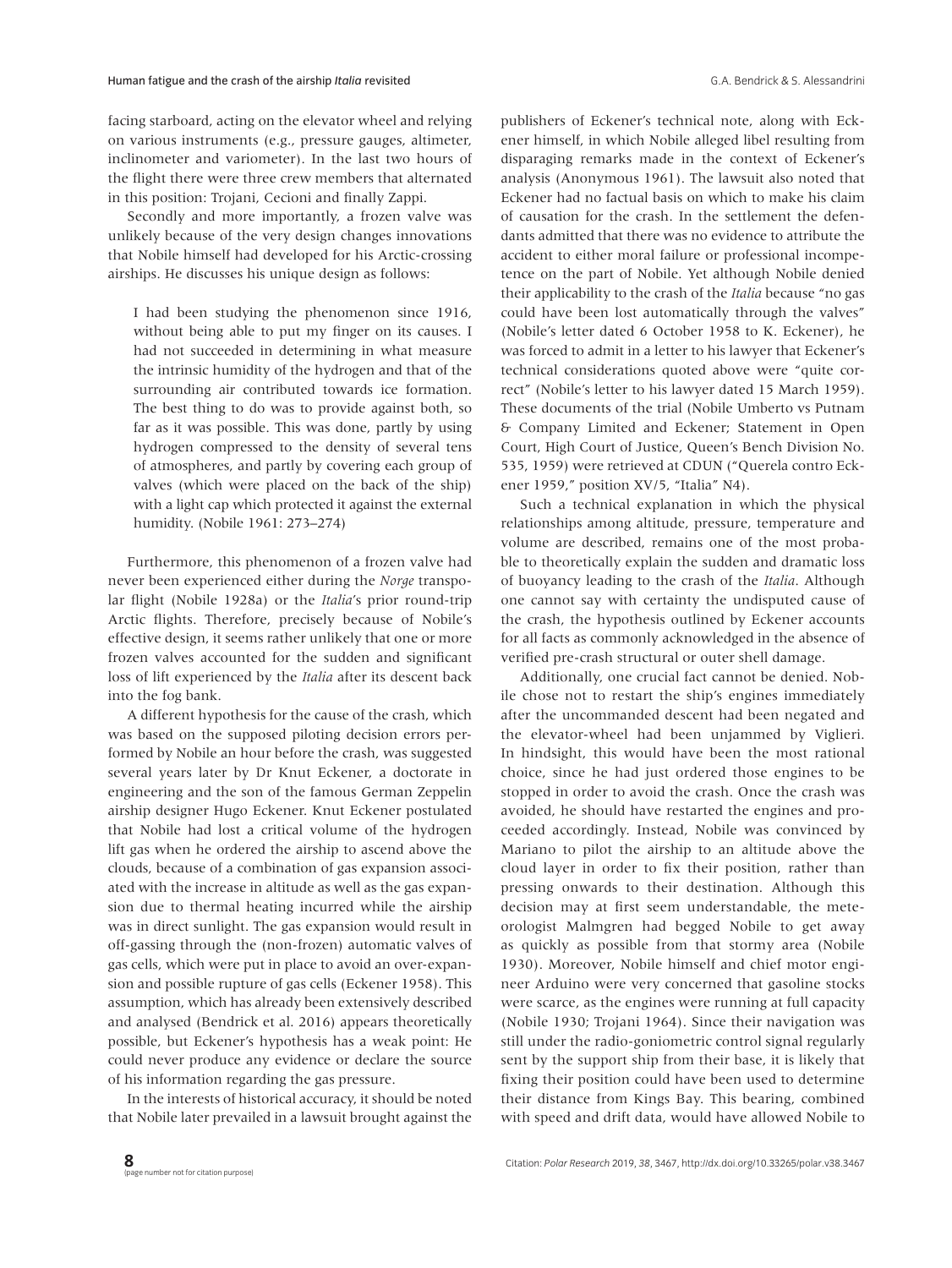radiotelegraph the support ship their position and estimated time of arrival (Viglieri 1929: 20).

Nobile decided, however, to perform this manoeuvre, releasing the lifting gas again, as he had already done at 07:00 GMT. He was sure that the airship was "light" and so he was not concerned about reducing the amount of lift gas. Also, he released the gas only from the bags in the stern in order to balance the pressure in all compartments while the airship was still in the cloud layer. This declaration by Nobile, however, conflicts with the statements made by the three officers who told the commission that they saw him also vent gas from all compartments while above the clouds (Nobile 1945).

Flying above the cloud layer, however, entailed the risk of losing even more lift gas because of the effects of altitude and heating. The airship most likely remained in direct sunlight for approximately 20 minutes (Trojani 1964), thereby allowing solar heating to further expand the lift gas, with high chances of releasing more of the gas through automatic valving. Upon return to the relative darkness and cold of the fog bank at lower altitude, and with the subsequent contracting of gas and decrease in pressure, there was no longer enough static lift to maintain level flight. All these factors together most likely contributed to the crash of the airship.

What was argued by Eckener (1958) in his short treatise, therefore, had the merit of highlighting the fact that the manoeuvres carried out only to fix the position by Nobile were quite hazardous, especially in a long-endurance mission. This was precisely because of their effects on the hydrogen reserve available, its role in preserving static lift and, consequently, flight duration.

Many relevant issues could be the object of further study, but in the following pages one factor—that of fatigue and its underlying cause as well as its consequences in the moments preceding the crash—is the focus of greater scrutiny.

#### *Fatigue and human performance*

In the case of the *Italia*'s accident, the possible contributing factors constituted by the above-mentioned manoeuvres beg the following question: Why would an experienced airship pilot and engineer, who clearly understood the relevant principles of elementary physics, make such a series of misjudgements so as to risk the loss of a critical amount of lift gas? The answer to this question is the cognitive impairment resulting from sleep deprivation. In a separate publication the facts have been examined in more detail regarding the effects of sleep deprivation and altered circadian rhythm on human performance (Bendrick et al. 2016). But particularly in aviation, a decrease in human performance such as that seen with fatigue can have important consequences. When piloting a vehicle through three-dimensional space, the operator(s) must be cognizant of—and react to—a constantly changing environment, and there are several factors that characterize the fatigue related decrements seen with human performance (Durmer & Dinges 2005). One is a general slowing of cognition, that is, information processing, in which there is a reversion to old, previously learned response actions that are continued even in the face of ineffective response or new information. That is, one keeps trying to do the same thing despite the fact that it is not working (Harrison & Horne 1999, 2000; Nilsson et al. 2005; Killgore et al. 2006; Alhola & Paivi 2007; Monk 2007; Venkatraman et al. 2007; Maddox et al. 2009; Horne & Moseley 2011; Libedinsky et al. 2013).

Fatigue is also characterized by impaired innovation, i.e., an inability to develop creative solutions to perceived problems as well as a reduced ability to manage unexpected information and/or information from multiple sources. There is a reduced ability to understand the risk differences among various options, and an increasing tolerance of risk. Together, these decrements often result in poor decision-making. Likewise, there is reduced and/or impaired communication among operators (Durmer & Dinges 2005), which results in a reduced ability to form and maintain situation awareness. Precisely because of these effects on performance, fatigue has been identified as a causal or contributory factor in several major aircraft accidents (National Transportation Safety Board 1994; Goode 2003; Gokhale 2010). For a more complete review of the psychological and cognitive effects of sleep deprivation, circadian dysrhythmia and fatigue in the context of the *Italia*, the reader is referred to a prior publication on the subject (Bendrick et al. 2016). Likewise, the interested reader is referred to a more exhaustive discussion specifically discussing the issue of human fatigue in aviation (Caldwell & Caldwell 2016).

Nobile's sleep–wake cycles can be estimated from a close reading of his memoirs. It appears that he himself had been awake for over 72 hours at the time of the crash. In the previous publication the authors argue that Nobile made at least three command-related errors leading to a loss of static lift, all of which were of types associated with the extreme cognitive impairment predicted for an individual who had been awake for 72 hours or more (Bendrick et al. 2016).

In Nobile's writings there is the implication that the avoidance of sleep was an admirable trait that was to be expected of a good leader and that with enough will power and discipline a person such as himself could overcome or at least delay the effects of sleep deprivation until there was an opportune time for recovery. Ignoring the desire for sleep appeared to be Nobile's standard practice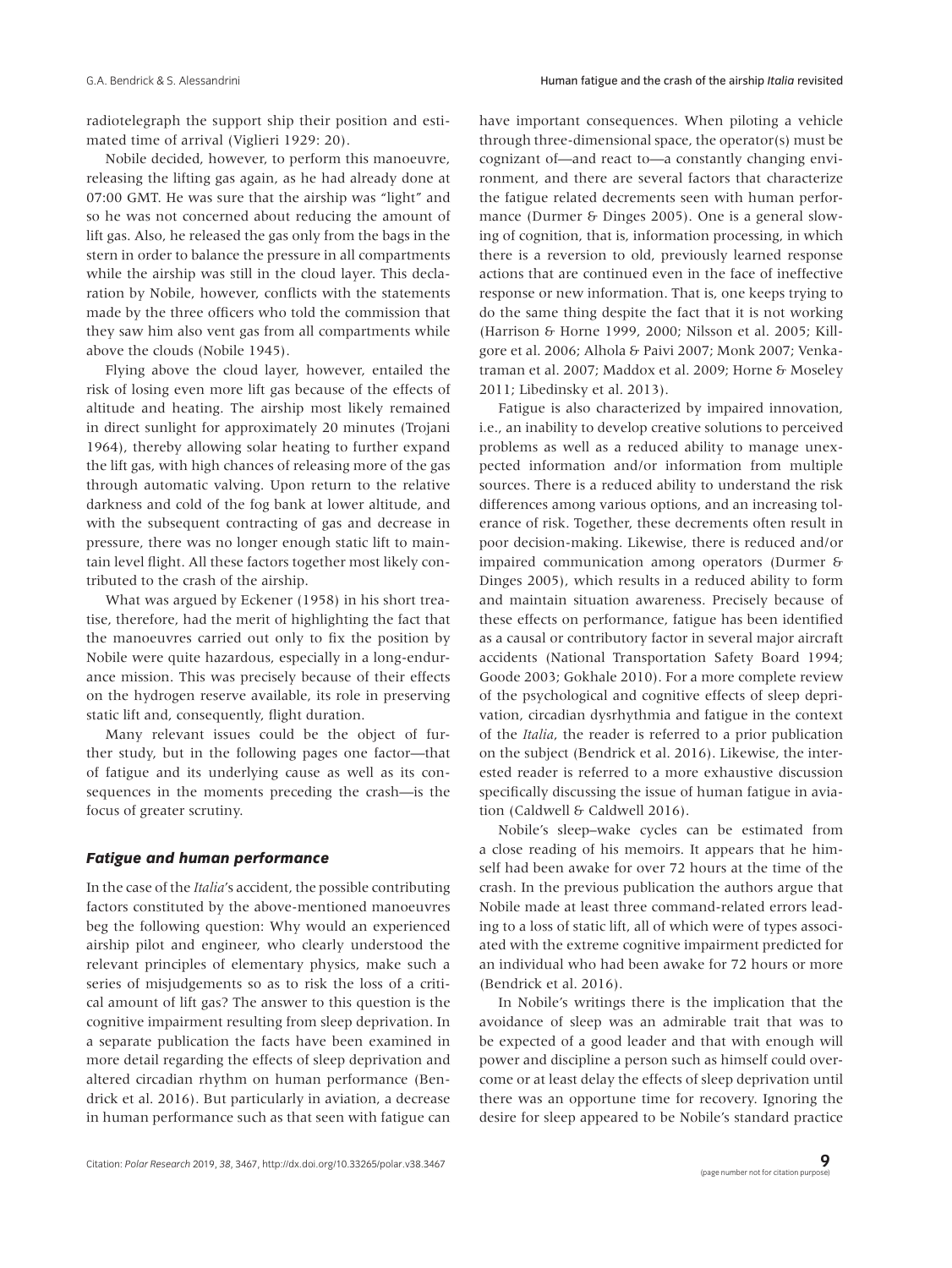on such missions. For instance, on his expedition of the *Norge*, upon landing after one of the initial staging flights he notes the following:

I was exhausted. For 60 hours I had been awake, without closing my eyes for a moment: good training, indeed, for the Polar flight! … I could barely stand … An hour later, in one of the salons of the palace, I could barely summon up strength to murmur a few words of thanks in reply to the addresses of welcome from the Agent of Foreign Affairs and the doyen of the professors. Immediately afterwards I dropped into bed in the room they had assigned to me. (Nobile 1961: 40)

Later, when describing the latter part of the *Norge* flight over the North Pole he writes as follows:

So once again I had to take over the elevator wheel, replacing Wisting, who was so tired that at times I saw him unconsciously closing his eyes … I was very tired: I had not had a single moment to sit down and rest; there were times when I felt I could bear it no longer. I realized that my instinct of self-preservation had vanished; if my own life had been the only one at stake, I would have let my eyes close in irresistible sleep. But the sense of responsibility was strong, and I could still find—I don't know how—strength to resist my physical exhaustion and stay glued to my post, with my eyes open and my mind alert, in a supreme effort of will-power. (Nobile 1961: 76)

And expanding this window into his character, he adds later:

By this stage of the flight, having slept [for] only 3 hours out of the preceding 97, I was thoroughly exhausted; yet from somewhere I drew sufficient reserve of strength to make a landing… (Nobile 1961: 94)

In the context of these comments, Nobile obviously did not realize how one's own feeling of alertness can be deceiving in such circumstances. In other words, if one's brain is compromised by fatigue in its judgment-making ability, then that person is not an appropriate individual to gauge his or her own level of fatigue or performance. In Nobile's case, just prior to the mishap sequence that brought down the *Italia*, and after having been continuously awake for nearly three days straight, he notes: "It was a really difficult situation. But—as always in similar circumstances—the difficulties had excited my energy: I did not feel tired, but even more alert than usual" (Nobile 1961: 151).

Another important confirmation comes from the memoirs published in 1930 by Professor Běhounek, the illustrious Czech scientist who survived the *Italia* expedition. He emphasized the following (while at the same time demonstrating his admiration for Nobile's qualities):

Nobile rested less than everyone. The exemplary commander, he was always in his place in the cockpit, constantly watching the helmsmen and the navigation works, allowing the entire crew the greatest possible rest, sending the officers to sleep and patiently watching himself … Always standing, he did not allow himself a minute's rest. (Běhounek 1930: 49; authors' translation)

Finally, there is a note, written by the hand of Nobile himself that leaves no doubt as to the degree of his own sleep deprivation: "In the two expeditions I remained in my command post 457 hours, during which I rested less than three hours on the whole!" (retrieved at CDUN, position XV/12, "Italia" N4; authors' translation).

The neurocognitive impairment of someone who has been sleep-deprived for that period of time is well described (Doran et al. 2001; Durmer & Dinges 2005). As already noted, it has been proposed that Nobile made various decisional misjudgements in the mishap sequence, and all are consistent with insufficient sleep. With the benefit of hindsight, those manoeuvres can be qualified as imprudent for not having sufficiently assessed the possible harmful consequences. As detailed in both report of the Commission of Inquiry and Eckener's account, these manoeuvres constituted an unjustifiable risk that endangered the airship, which was also worn out after many hours of difficult navigation. One would certainly not expect a commander with Nobile's experience to make mistakes of this sort normally. Yet the reason why an airship pilot would make the sequential and relatively elementary mistakes that likely contributed to this mishap is precisely the commander's fatigue, resulting from sleep deprivation and its effect on neurocognitive performance.

Additional elements reinforce this statement, as can be inferred from the examination of a specific order given by the commander when the airship suddenly began its final descent. Nobile at that time was able to think of only a single cause for the problem: that the gas valves of the stern compartments, opened during the climb above the clouds layer, had become stuck in the open position because of ice formation on their seats. He therefore ordered rigger Alessandrini to go to the top of the airship to check automatic valves. However, the rate of speed of the airship's descent gave Alessandrini no time to execute the order (Nobile 1969). In fact, this order was given at nearly the last point in the mishap sequence, just before the engines were stopped, when, in the words of an eyewitness, "the end was a matter of seconds" (Viglieri 1929: 21; authors' translation). The airship had already begun its unstoppable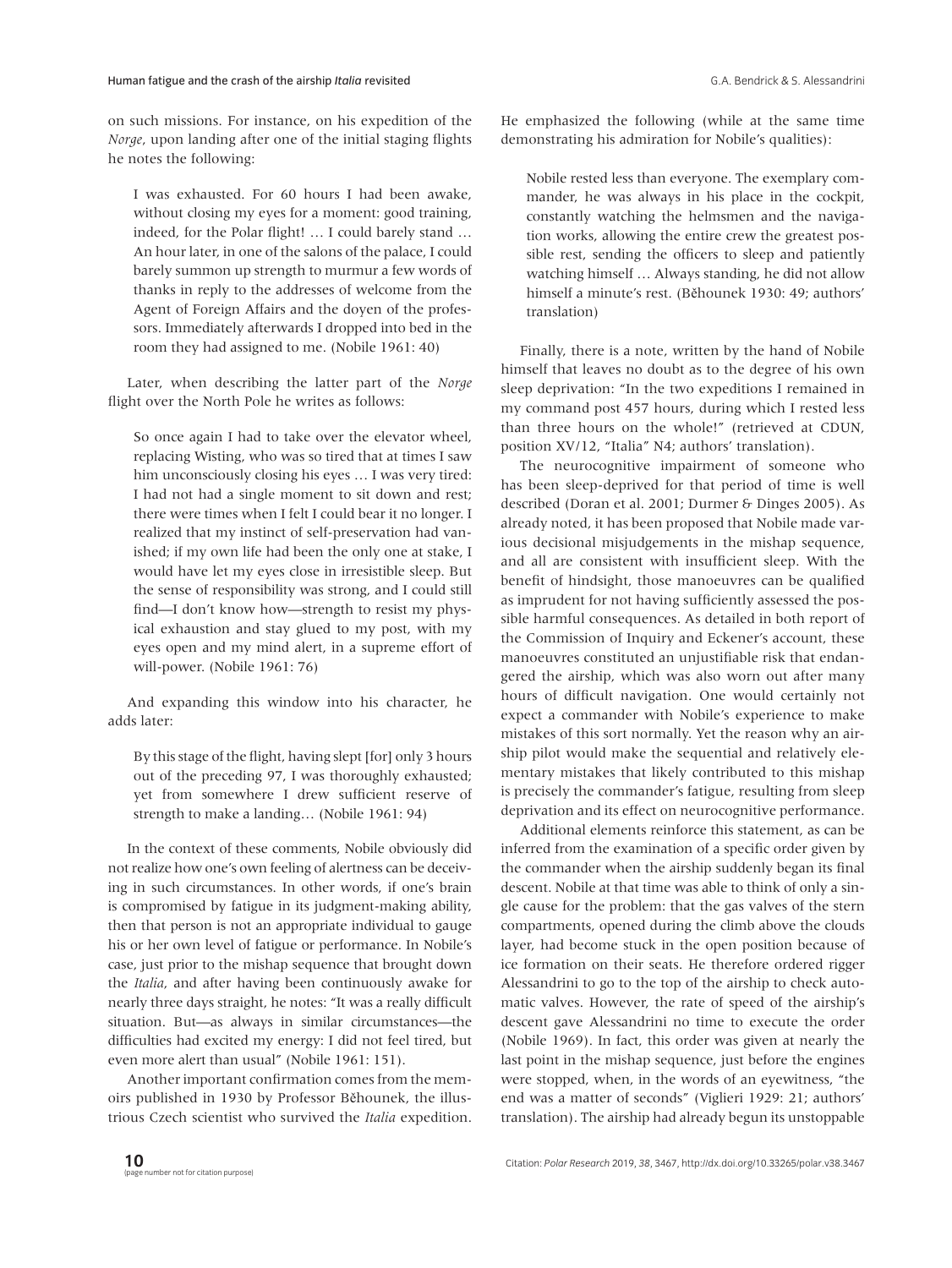descent, inclined at approximately 30°–40°, and practically did not respond to any input anymore (Biagi 1929; Viglieri 1929; Běhounek 1930; Trojani 1964). The control of valves a few tens of metres from the inevitable impact against the pack ice could not have brought any advantage, because there was not sufficient time to intervene. Yet, in his compromised state of mind, that was the only thing Nobile could surmise as the possible cause of the critical loss of static lift, rendering further proof that he did not fully comprehend the consequences of his orders. These patterns of thought are characteristic of a sleep-deprived individual exhibiting the deterioration of performance requiring divergent thinking (i.e., problems requiring the evaluation of multiple potential solutions) and persevering with ineffective solutions (i.e., keep trying to perform an action even when it is not producing the desired result). In short, Nobile was no longer able to develop any new solutions to the problem of rapid descent.

Furthermore, just prior to the crash Nobile appropriately ordered the engines to be stopped to avoid catching fire on impact. Yet in this extreme situation he also acted surprisingly, as the crew members saw him (and Mariano) shouting from the control gondola window to motorist Caratti, whose engine was slowest to stop. Nobile (1945: 244; authors' translation) himself reported the event in these terms: "When he realized that the left engine had not notified the order, he had to lean out the window to repeat it loudly until he saw the propeller stop." However, one wonders how the motorist could have heard a scream shouted in the wind, 26 m away, while seated next to a roaring motor, close to the engine in a metallic "nutshell" (Trojani 1964: 754). Obviously, the motorist did not hear any shouting; he could only receive, as he did, the order transmitted by the proper means installed on board for that purpose (called the "telegraph"). The three motorists had always acted promptly to the commands given to them previously. Thus, the fact that Nobile shouted from the window to the distant and inaccessible crew member Caratti was another example of a cognitive effect of sleep loss—namely, the reduced ability to deal with the unexpected.

Other circumstances demonstrate this specific condition, which undoubtedly had serious and appreciable consequences even later in the fall of the airship, delaying rescue operations. In the final moments of the fall the rudder operators were changed, affecting both the direction and the elevator (MM 1930). Cecioni was sent to throw off the chain of balls, the heaviest ballast on board being of 400 kg (Viglieri 1929). However, he failed; no one was ordered to help the chief technician perform that vital manoeuvre, which would greatly dampen the momentum of the fall. Only the Czech scientist, following only his impulse, tried to help him (Běhounek 1930).

Another serious problem was that of having allowed the presence of only a single radiotelegraph operator on board, a clear violation of the safety rules and precautionary criteria. There had been two of them on the *Norge* expedition (Amundsen & Ellsworth 1927). Moreover, instead of launching an SOS this single operator was engaged in the launch of ballast (Biagi 1929) and saving the radio antenna (Viglieri 1929) and, as a consequence, the airship's last position before the crash remained unknown. This circumstance was also confirmed by witnesses aboard the support ship, which could have organized the rescue operations far more quickly and effectively if the airship coordinates had been known a few minutes before the mishap (Tomaselli 1929).

These facts, in addition to demonstrating serious problems of communication, crew coordination and leadership in the cockpit, may also indicate that everyone—especially the commander—was so fatigued after a 54-hour flight that they realized the airship was about to crash only in the final moments of the crisis.

## **Underlying cause: no SIC**

The more intriguing question, and a root cause underlying the excessive sleep loss, is why did Nobile not have a deputy commander, formally known as the "second-in-command" (SIC)? Such an individual would have been able to relieve the commander temporarily of his duties, giving him a chance to acquire needed rest. An SIC was an official and formally certificated position, something more than simply the second-ranking person on the airship, and to designate such a position was a standard practice of the time for seafaring vessels as well as airships. For instance, several years prior to the voyage of the *Italia*, Nobile himself noted that a designated SIC would be a necessary crew position for an airship, as he stated in two papers both available as *Technical Notes* in the archive of the American National Advisory Committee for Aeronautics (Nobile 1921a, b). This committee, which began in 1915, was the precursor to the National Aeronautics and Space Administration, formed in 1958. *Technical Notes* were the basic unit of the research report series (Nelson 1999). Some early *Technical Notes* were translations of foreign works, such as those of Nobile reported here, both published in 1921. In these papers Nobile describes the properties of airships, annotating their minimally required supplies and crew in an effort to estimate weight and, therefore, cost of operation. In the first of these *Technical Notes* he states:

The minimum crew needed consists of 1 Commander 1 Pilot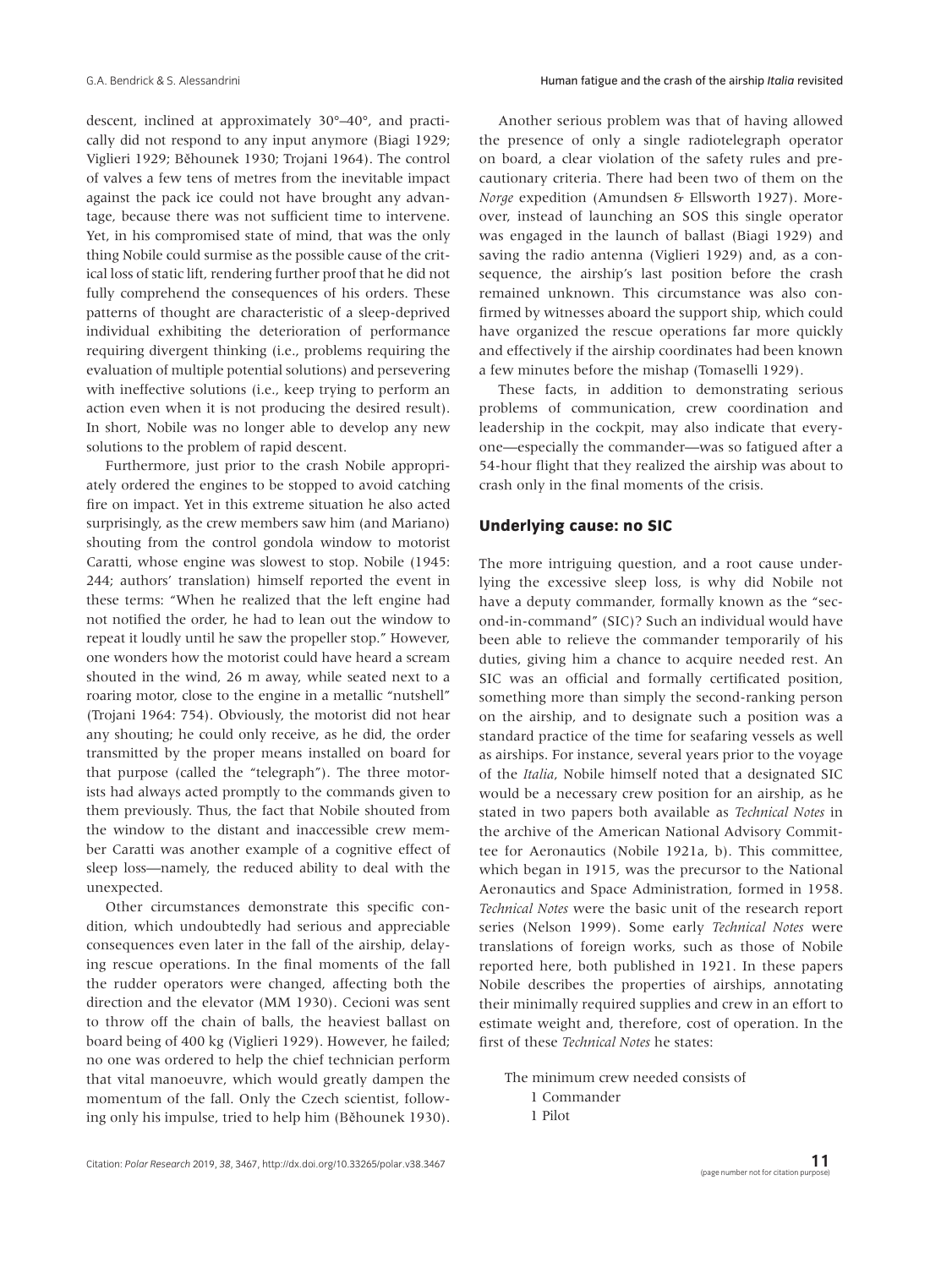#### 1 Mechanic

#### 1 Wireless operator.

With increased cubature of the airship, we may, generally speaking, assume that the journeys undertaken will be longer and more fatiguing, and that, therefore, double shifts will have to be provided for. (Nobile 1921a: 12)

He clearly sees the necessity of having both a commander and a pilot, who could act as an SIC to allow the commander a period of rest and sleep on the lengthy flights of which an airship would be capable. Nobile even foresees the need to cover double shifts, since the flight times for airships would exceed the capability of a single individual to remain awake and functional for the duration of the mission. The implication here clearly is the need for an SIC.

Similarly, in the second of these two *Technical Notes*, in the midst of a long discourse assessing the potential weight, lift, size and cost of airships, he lists again the minimum requirements for the airship's personnel:

#### Navigating Personnel.

Each crew would consist of the following:1 Commander; 1 Second Commander; 2 Steersmen; 1 Chief Motorist; 3 Motorists; 1 Radio Operator; 1 Laborer; 1 Rigger; 1 Mechanic, totalling 12 persons. (Nobile 1921b: 29)

Here he specifically delineates the need for a "Second Commander" in the context of a larger airship with a potential for even longer flight. At the time of writing these papers Nobile clearly recognized the need for an SIC to relieve the commander throughout the extended flights of an airship. This necessity was recognized even in the face of the costs of the weight of an extra crew member, and the impact that would have on the overall amount of cargo or number of passengers an airship would be able to carry for revenue-generating purposes.

But by the time of the *Norge* expedition in 1926, Nobile's thoughts on having an SIC had seemingly changed. While discussing his selection of crew members for the *Norge* Nobile broaches the idea of having a deputy who could take over the duties of piloting the dirigible in order to give himself some time for sleep. Then he dismisses the thought:

Certainly, the pressure of another expert pilot would have enabled me to rest from time to time, sparing me an uninterrupted vigil of 32 hours … But, all things considered, I do not regret it. When responsibility is concentrated in a single person … his attention is sharpened, his decisions are made swiftly and swiftly carried into effect. (Nobile 1961: 23)

Presumably, because the experience of flying the *Norge* over the North Pole in 1926 was a success, Nobile later felt justified in not having an SIC for the *Italia* expedition. The question is why, when just a few years earlier Nobile had clearly pointed out the necessity of having a "Second Commander" to act as SIC, he would then find such a position unnecessary when preparing the flight of the *Norge*, setting the stage for a similar decision in the case of the *Italia*?

## **The** *Norge's* **SIC**

One explanation is that Nobile's role on the *Norge* was not actually that of a commander of the expedition. On the *Norge* he himself was the pilot (i.e., the captain) of the airship, as established by a royal decree and stated per contractual agreement. Roald Amundsen, along with Lincoln Ellsworth, was the co-commanders of the expedition: Amundsen had come up with the idea and Ellsworth had funded it. Yet the arrangement was a bit more complicated. The contracts signed by the Italian crew members specified that on board they would be dependent exclusively on the Italian officer in command of the airship (i.e., Nobile), to whom they had to "obey unconditionally" on their honour. But while on the ground, both before and after the flight phases, and in any case "for everything that does not refer to the airship," they would have to obey unconditionally the head of the expedition (i.e., Amundsen) and declare themselves "ready to do any kind of work was required for the success of the expedition" (Alessandrini 2019). Adding confusion to the issue, in a statement shortly after the *Norge* expedition, published on 20 July 1926, Nobile states, "Riiser-Larsen, second in command of the airship, was appointed navigator by me" (Anonymous 1926: 1).

Notwithstanding any confusion by others on the topic, Amundsen considered Nobile to be a hired pilot of the airship, but neither the commander nor an SIC. Amundsen is quite unambiguous on this matter:

I … emphatically pointed out to Nobile in plain terms that he was nothing but a hired pilot… On an exploring expedition, where the vessel shall go is absolutely within the province of the commander. He defines the objectives, and the captain of the vessel carries the commander's orders into effect by so ordering the management of the ship as to make it proceed safely to the point designated by the commander. It was this sharp distinction between the functions of the skipper of the N-1 and the commanders of the Polar expedition—Nobile being the former and myself and Ellsworth the latter—which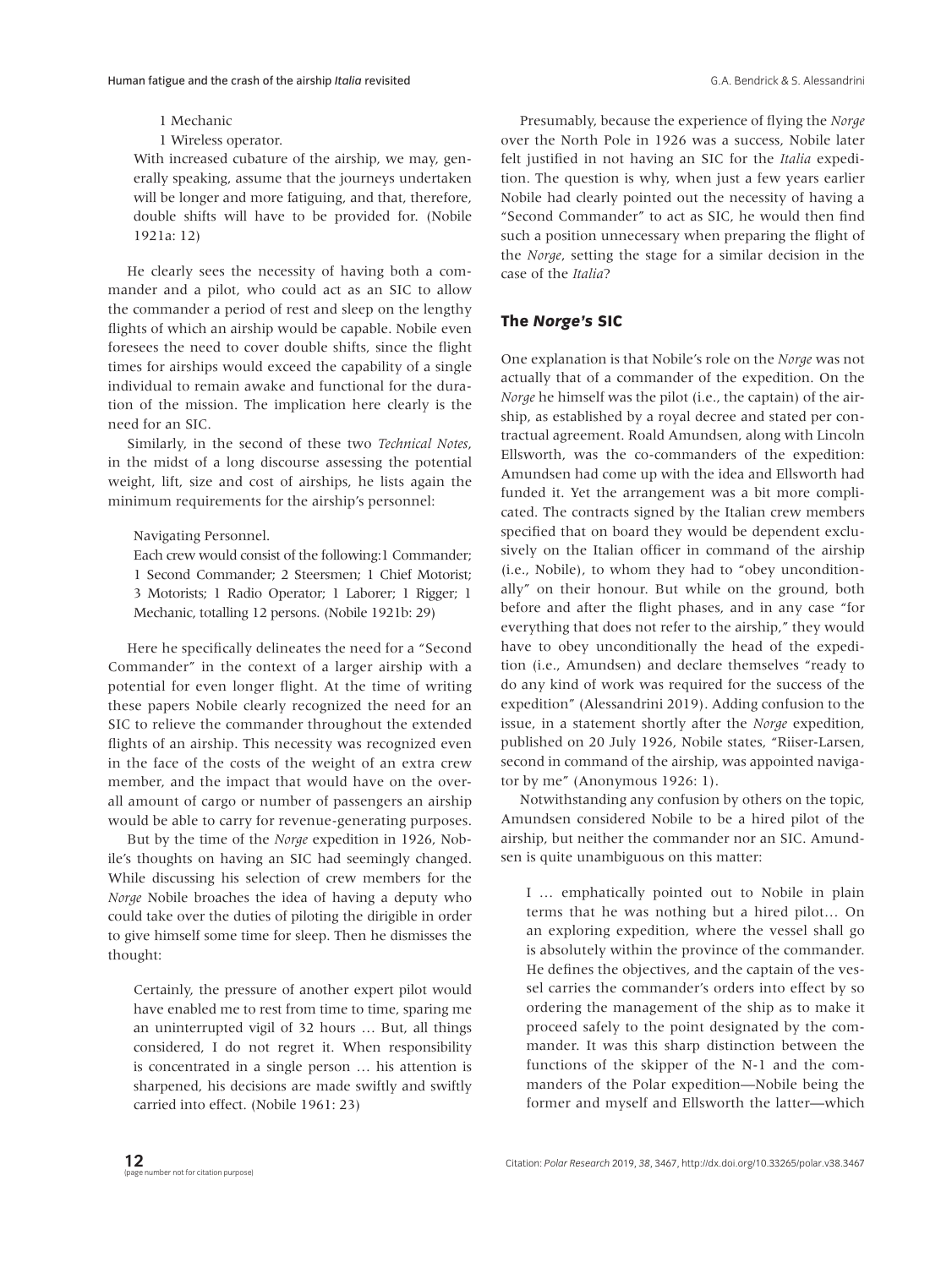Nobile either could not, or would not, get into his head. (Amundsen 1927a: 158–159)

Amundsen reiterates this point later when he recounts a conversation he had with Nobile:

I pointed out that the expedition was not an official undertaking of any government, but was a private enterprise originated by Ellsworth and myself. Nobile had been employed to accompany it, not as an Italian officer, not as a representative of the Italian government, but as a private individual who happened, by reason of his familiarity with the dirigible, to be the most available man we could employ in the important but subordinate position of skipper of the ship. (Amundsen 1927a: 205)

Moreover, in the appendix to Amundsen's memoirs, Riiser-Larsen (1927), who held the rank of captain in the Norwegian Navy Flying Corps, clearly states that he himself was the official SIC of the *Norge* expedition, a fact ironically acknowledged later by Nobile (1961) himself. The reason that Nobile did not pick another pilot, or SIC, for the *Norge* expedition was because one was not needed: the *Norge* in fact already had an SIC and this was Hjalmar Riiser-Larsen. This arrangement may have underlain Nobile's confusion on the subject. Given the totality of the evidence, it appears that Nobile was third in the top-three chain of command, providing at least two layers of command oversight that could correct any situation that might develop should Nobile make an obvious error in his duties.

This is in fact what happened, and not just once. Amundsen relates no less than three different instances throughout that expedition in which Nobile appeared to have been experiencing significant cognitive impairment while piloting the *Norge*. The first instance Amundsen describes as follows:

The nose of the *Norge* responded and tilted downward toward the ice. As I was facing forward, I could see that we were getting closer and closer to the surface. I looked at Nobile and he seemed not to realize what was going on. He seemed, indeed, to be standing in a sort of daze … The ship was speeding swiftly toward the rough ice below us. Another moment, and we should be dashed to pieces. Riiser-Larsen sensed the danger. Nobile seemed insensible to it: he stood like a man in a trance. Riiser-Larsen sprang to the wheel himself, thrust Nobile roughly to one side, and himself spun the wheel around. (Amundsen 1927a: 177–178)

From Amundsen's description of this episode it seems as if Nobile were experiencing something that sleep scientists call "micro-sleep," which are brief periods in which the brain enters a state of full sleep, even if the individual's eyes are open and he is performing a routine task (Durmer & Dinges 2005). Micro-sleeps typically begin to occur after sustained wakefulness of 24 hours or more, and/or when there is significant sleep restriction over several days. They generally occur without warning, that is, there is no progressive sense of drowsiness before the incident occurs. Micro-sleeps can be particularly dangerous for operators of vehicles or vessels that are in motion as the person experiencing the micro-sleep does not even realize it has occurred, making it unlikely that he or she would take any mitigating actions against it. It is worth noting that Nobile himself states that at this stage of the flight in the *Norge* he had had only three hours of sleep in the preceding 97 hours (Nobile 1961). Moreover, Nobile's own memoirs attempt to further clarify this particular episode by stating the following (referring specifically to Amundsen's comments):

Here once more he has failed to realize that Riiser-Larsen and I were acting in concert. We were flying almost at ground level under thick fog over a very hilly country. In such conditions the handling of the elevator had become very difficult, and as no Norwegian was sufficiently expert I had to take the wheel myself, watching the ground and quickly maneuvering in order to avoid collisions. But from where I stood the vision of the ground was not clear enough; therefore I stationed Riiser-Larsen at a porthole to warn me of obstacles. Each time he saw the ground rising through the fog, he was to shout "Up!," reinforcing the warning when necessary with a gesture of his hand toward the elevator. (Nobile 1961: 94)

It is interesting to note here that Nobile does not specifically address Amundsen's statement that Nobile was "insensible" and as if "in a trance" (Amundsen 1927a: 178), which, if true, strongly suggests micro-sleep. This omission implies that Nobile may not have remembered that particular detail, a fact that would be consistent with experiencing micro-sleep.

This episode was apparently not the only one in which Nobile seems to have experienced micro-sleep. In another instance Amundsen states the following:

Exactly this same incident happened a second time on the voyage, but with one variation. Again Riiser-Larsen saw us about to crash into the ice. This time he shouted a rough command of warning to Nobile to change our elevation. Nobile gave a start like a man coming out of a dream. (Amundsen 1927a: 178)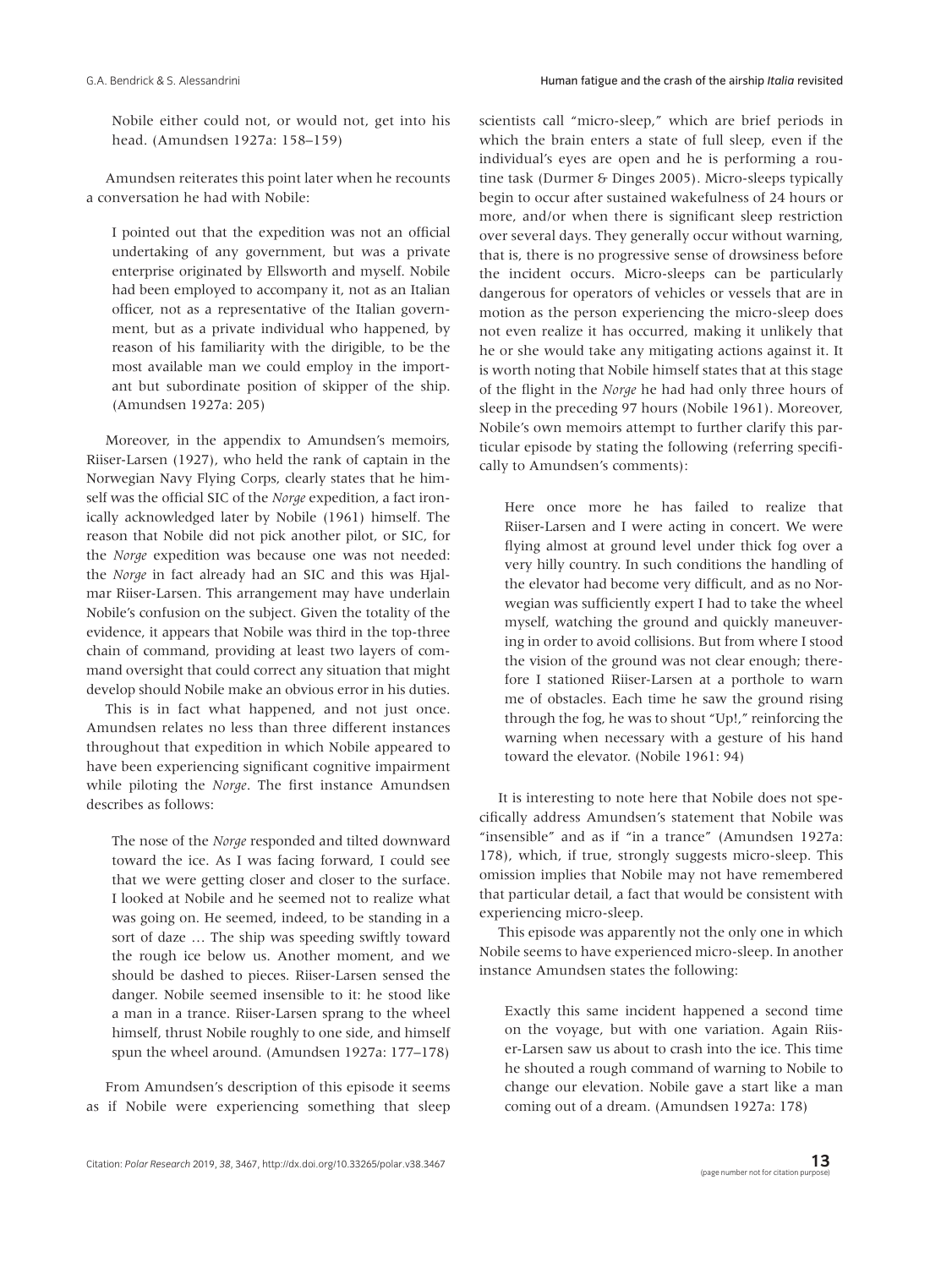In a third instance Amundsen describes events as follows:

The third incident was this … Nobile at once did the only thing to do. He spun the wheel of the vertical control so as to point us upward in an effort to climb above the fog bank. He was in such nervous haste to do this, however, that he gave no thought to the gas pressure in the bag. We mounted swiftly to a high altitude. Suddenly Nobile "came to." We had reached a point so high as to reduce the atmospheric pressure on the outside of the gas bag to a point where the gas pressure inside threatened to burst the bag. (Amundsen 1927a: 178–179)

Riiser-Larsen provides a second witness to the account described by Amundsen:

On two occasions when the ship's bow rose a bit Nobile gave rudder to get it down again, but apparently forgot that he had done so and furthermore apparently forgot that he was at the wheel. We were just above the ice and undoubtedly would have collided with the hummocks if nobody else had watched him and taken the rudder before it was too late … On a third occasion when he was acting as pilot (when he slept I was in charge of the ship) when we were ascending to get above the clouds in order to get an observation of the sun, he forgot to watch the gas-pressure. When he at last observed it, it had risen to such height that both he and we thought the envelope would burst. (Riiser-Larsen 1927: 272–273)

Riiser-Larsen concludes his assessment succinctly: "Had Nobile had his way we would have probably been lost" (Riiser-Larsen 1927: 277). In other words, had Riiser-Larsen not been the SIC, Nobile's performance (presumably due to sleep-deprived cognitive impairment) would have led to a crash of the *Norge*. Nobile also described this episode, but in a different way, giving emphasis to how he succeeded in taking control of the airship again and managed to pilot her to a lower altitude (Nobile 1961). In any event, everyone agreed on the extreme danger of the incident, perhaps one of the worst risks that an airship could take during a flight.

Some of these observations were originally made by Amundsen in August 1927 in the periodical *The World's Work* (Amundsen 1927b). Nobile responded in January 1928 in that same periodical, noting that the two instances described by Amundsen in which they descended rapidly and nearly crashed onto the ice were "cause for laughter" (Nobile 1928b). These same observations, along with others made by both Amundsen and Riiser-Larsen, were

later published in 1927 in Amundsen's memoir, *My life as an explorer*, which came out before the flight and crash of the *Italia*. In his memoir, Amundsen (and Riiser-Larsen) made several other disparaging remarks about Nobile and his actions regarding the flight of the *Norge*. Indeed, the relationship between Amundsen and Nobile had been problematic since the very beginning. When the *Norge* expedition ended with great success, Nobile had become a useful propaganda tool for the fascist regime, and that fact made their relationship even worse, because Nobile's association with the fascists was a major provocation to Amundsen that eventually resulted in open conflict (Aas 2003). On this basis, one can explain the very negative and little objective considerations that Amundsen made on Nobile in his 1927 autobiography. While there is merit to some of Amundsen's observations, and while there may also have been other incentives in describing personal conflict during the famed expedition—selling more books being among them—it should be noted that Nobile had not read Amundsen's memoir until after the *Italia* expedition and crash (Nobile 1961). It was not until Nobile published his own memoirs in 1961 that he directly addressed many of the points of contention raised by Amundsen. In this context, Nobile summarizes his sentiments as follows:

The accusations in themselves are self-contradictory and absurd, but on account of the name of their author they might be perpetuated. To avert that risk I have thought it necessary to tell the facts exactly as they happened. This is all the more painful to me, since I had hoped that the whole trivial, bitter wrangle would have been washed from the world's memory, as it had been from mine, when the waters of the Barents Sea closed over Amundsen, as with a generous impulse he himself put it all behind him and flew to the help of the *Italia* castaways. (Nobile 1961: 95–96)

It is still worthwhile to note that except in a general, dismissive way described above, Nobile did not challenge or contradict the specific observations made by Amundsen and Riiser-Larsen with regard to piloting the airship. He did not specifically challenge the descriptions of what we would now suspect to be episodes of micro-sleep; on the contrary, he actually confirms the assistance of Riiser-Larsen in piloting the airship. In these instances it is evident that Riiser-Larsen interacted with Nobile in a way that only one of equal or higher rank (i.e., SIC) could do. It is extremely doubtful that the actions performed by Riiser-Larsen—for instance, he "sprang to the wheel himself, thrust Nobile roughly to one side, and himself spun the wheel around" (Amundsen 1927a: 178)—would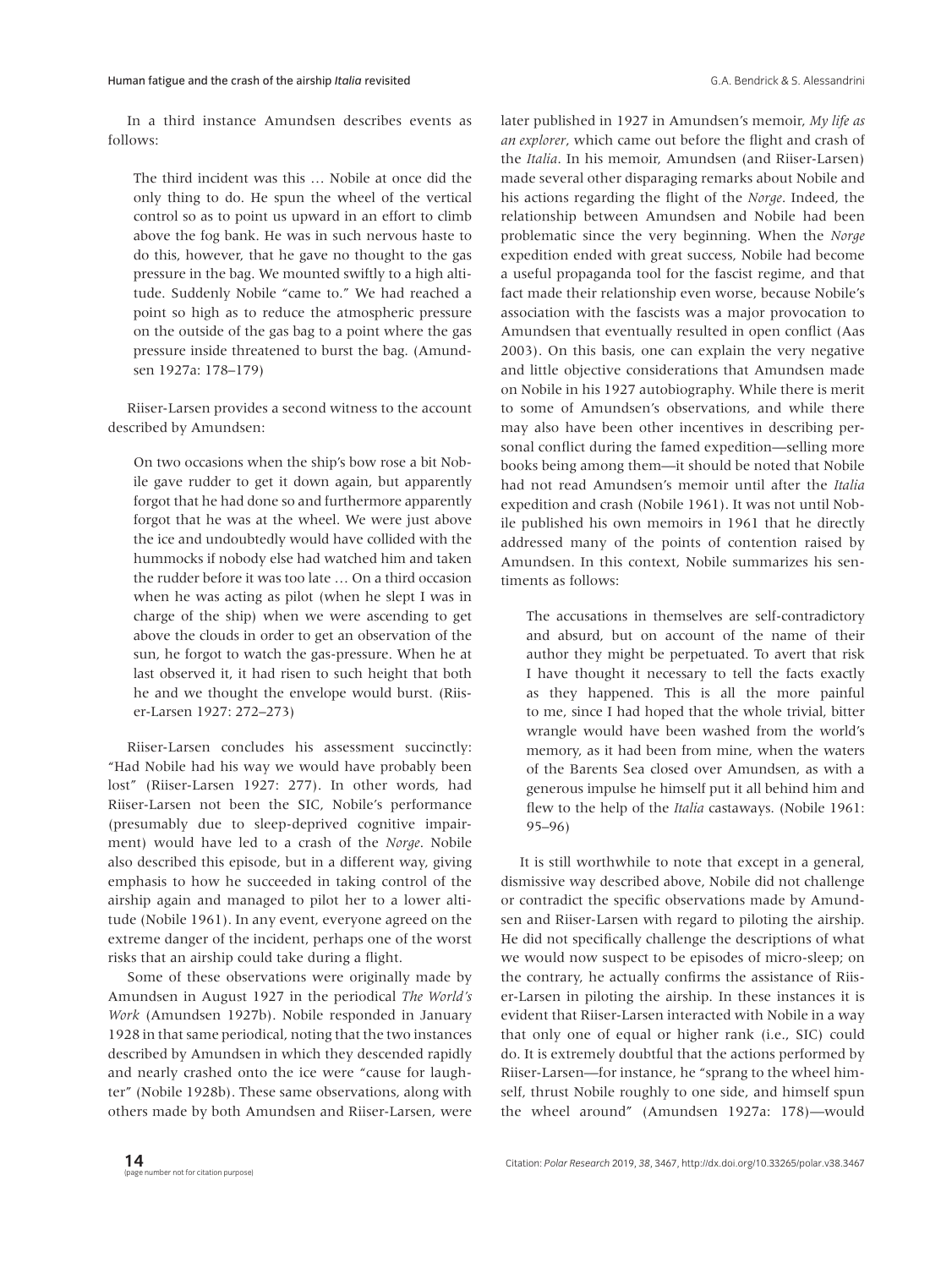have or could have been performed by someone who was of lesser rank and not fulfilling the specific role of an SIC.

In addition to this, Nobile himself may even have underestimated the amount of sleep he obtained on the flight of the *Norge*. He does make it a point to note that prior to take-off he remained awake all night, waiting for weather to improve, after he had worked the entire day prior making the final preparations for that flight (Nobile 1928b). Regarding the time on the *Norge*, he noted at one point that he had "slept only 3 hr out of the preceding 97" before its landing (Nobile 1961: 94), and in another passage he noted that after landing the *Norge* he had been awake for 60 hours "without closing my eyes for a moment" (Nobile 1961: 40). Likewise, there is a note, written by the hand of Nobile himself in which he estimates about the three hours of rest with respect to 457 hours at his command post, as was previously mentioned. However, if the observations of Amundsen and Riiser-Larsen are accurate, this may be an underestimate of his actual sleep time during the flight. Amundsen notes that Nobile took naps:

I must at this point take notice also of some of the absurd stories that have been circulated in the Italian press since the flight. For one thing, those papers have declared that the Italians did all the work while the Norwegian members of the expedition slept. The truth is that, though no one on board did more than snatch a few hours of uneasy slumber now and then, the one member of the expedition who slept by far the most was Nobile himself. (Amundsen 1927a: 180–181)

The accuracy of this particular observation is subject to question, but Riiser-Larsen had some more specific comments on Nobile's sleep patterns:

If we add the hours he rested he probably had slept in his sleeping bag for more than six hours when we came over land on the Alaska side. From then on he slept until we had passed Cape Lisbourne, and later he slept between Serpentine River and Cape Prince of Wales, which was quite a while as we made very slow progress on account of the storm … I am quite sure that Nobile in all slept for more than ten hours. There were not more than two or three on board who had that much sleep. (Riiser-Larsen 1927: 274–275)

If one accepts Riiser-Larsen's account, Nobile had more sleep than the three hours out of 97 hours that he himself had estimated. And even though it may have been closer to 10 hours of sleep, as Riiser-Larsen estimated, this is still an evidence of significant sleep restriction on the part of Nobile throughout the flight of the *Norge* and that it was

severe enough to lead to the suspected episodes of microsleep described earlier.

On the basis of these collective statements one may conclude that Nobile underestimated the total amount of sleep he obtained during his flight on the *Norge*, while at the same time overestimating his level of performance while sleep-deprived. In retrospect, it is therefore clear that his assessment was inaccurate. For example, when Nobile (1961: 23) stated, "When responsibility is concentrated in a single person … his attention is sharpened, his decisions are made swiftly and swiftly carried into effect," he is in fact mistaken regarding his judgement of his own performance. If one is to give any credence to Amundsen's and Riiser-Larsen's accounts, Nobile's attention and performance were not sharpened but instead seriously degraded at times, despite the responsibility for the control of the airship being concentrated at that time in a single person.

## **The** *Italia***: no SIC**

Nobile nonetheless decided to do without an SIC for the *Italia* flights, based on his own assessment of his performance (albeit inaccurate), and the overall success of the *Norge* expedition. Nobile discusses this decision deliberately and in some detail in his writings. It was while still recovering from the *Norge* flight that Nobile conceived the idea of a new expedition. He discussed it with Riiser-Larsen, noting that, "The expedition would be called the Nobile–Riiser-Larsen, and would fly the Italian flag" (Riiser-Larsen 1927: 277; Nobile 1961: 100). Riiser-Larsen was presumably in line to be the SIC of the airship, this time under the undisputed command of Nobile. Nobile (1961: 100) went on to state: "We promised each other that we would discuss it further. But we never did, because of the misunderstandings that I have just described."

In his 1931 memoir, Nobile mentions the fact that he also endeavoured to secure the service of the Norwegian Oscar Wisting, an experienced Arctic explorer and close associate of Amundsen, who had been on the crew of the *Norge*. Nobile describes his attempt as follows:

Obliged definitely to give up any idea of collaborating with Riiser-Larsen … I thought of securing the collaboration of Wisting, who, with his vast experience of the Arctic and his sterling qualities, would certainly have proved an ideal companion. I met him one day in the streets of Nome, and spoke to him of this. He declared that he would very willingly take part in the new expedition … but later he was unfortunately prevented by other engagements from joining me. (Nobile 1931: 24)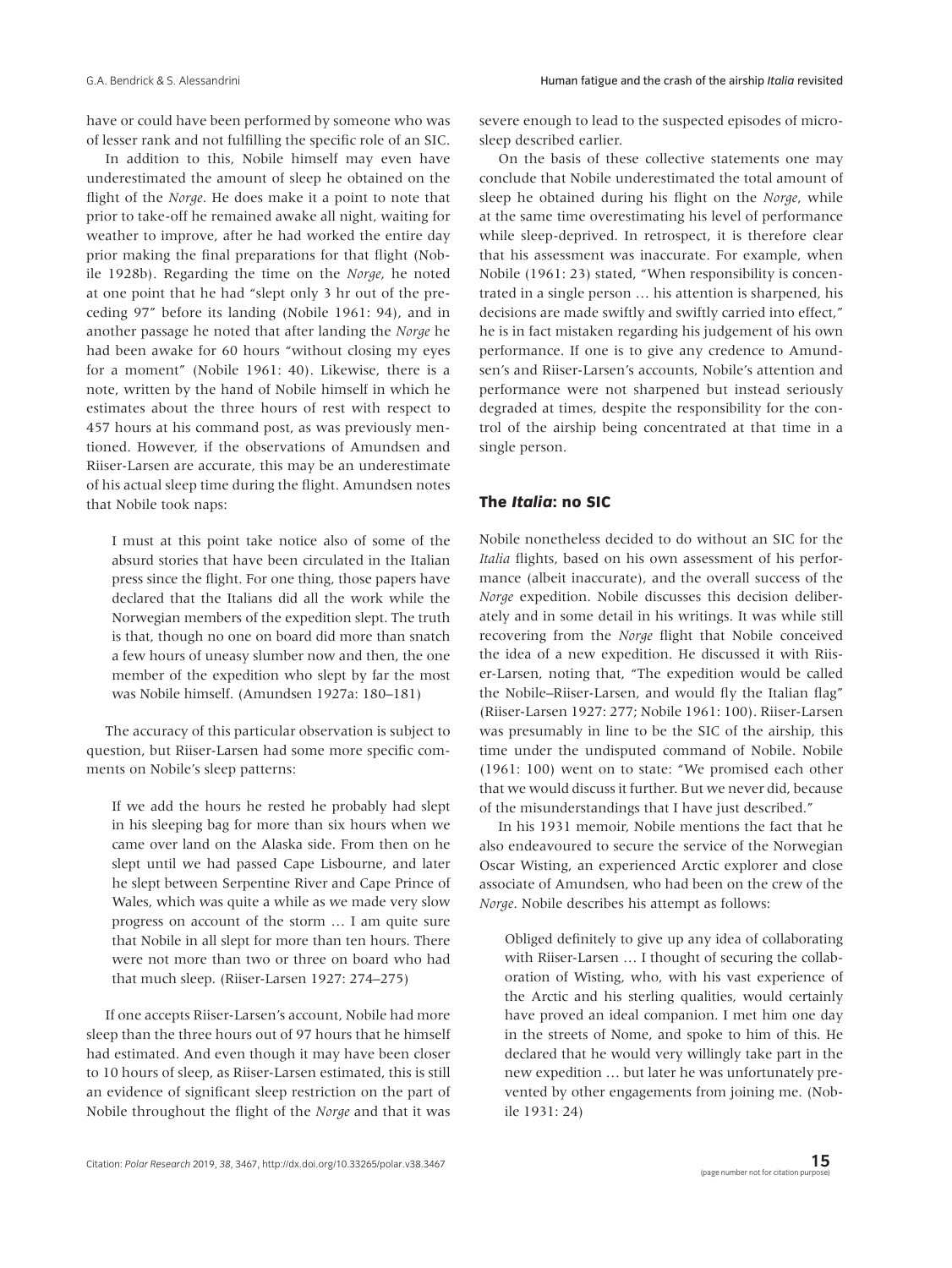After that account Nobile goes on to describe his effort at securing the hangar at Kings Bay and does not mention again the prospect of an SIC for the *Italia.*

In his 1961 memoir Nobile does discuss in some detail his choice of various crew members for the expedition. Regarding other officers, he states:

For the two navigating officers I applied to the Admiralty who particularly recommended Commanders Mariano and Zappi. Both of them, but more especially Zappi, had some experience of airships … At the same time the Admiralty sent me two other officers to choose from, and one of them—Viglieri—particularly pleased me. After I had inquired into his previous record I asked to have him too, meaning to use him either to man the steering-wheel or to help with the navigation … Finally, I chose Trojani, to take turns with Cecioni at the elevator-wheel. (Nobile 1961: 104–105)

According to Mariano's subsequent testimony to the Commission of Inquiry (MM 1930), he had explicitly requested the position of SIC from Nobile but was declined. Moreover, Commander Zappi was assigned as the second officer, but not the SIC, although he was the one who surely held the military patent (i.e., certificate) of Dirigible Pilot Qualified to Command an Airship (achieved in October 1917, as attested by a Royal Navy certificate signed by the commander of Italian Royal Navy aerodrome of the city of Jesi, dated 25 January 1919, and now exhibited at the North Pole Expedition Museum of Long year byen, Svalbard). Thus, Zappi in fact could have been appointed an SIC. But although he held the licence, and even though Nobile knew his qualifications very well, Nobile considered it inappropriate to assign him this role because Zappi as a Naval officer was junior in rank to Mariano. According to Nobile this rank disparity would have been an insurmountable obstacle to assigning such responsibility (Nobile 1945). In a later account Nobile clarifies his reasoning as follows:

With this, my problem of having an experienced dirigibilist to whom I could entrust the duties of second commander was not, however, solved, because, among the officers of Marina, the only one who had such a patent was Zappi. But Zappi as an officer was less senior than Mariano, and therefore I could not put him under his control. To avoid difficulties, I decided not to formally have a second commander, and I appointed Mariano as first officer on board. (Nobile 1969: 140–141; authors' translation)

According to this statement, Nobile did not choose Zappi as the SIC because of the "difficulties" that would ensue with rank-inversion between Mariano and Zappi. In short, Mariano, as the first officer, would answer to Nobile, but would never replace him during any of the *Italia* flights, not even for a period of rest by the commander. Zappi would be available only to relieve Mariano when necessary.

It is here worth noting a passage from the memoirs of crew member Trojani, in which he recounts a conversation between himself, Zappi and Mariano in front of the hangar entrance at Kings Bay one of the days before the airship's final flight:

Zappi called me, and after a long preamble told me that Nobile had charged himself with too many responsibilities, that in the last flight he had shown himself very tired, that in order to lighten the fatigue it was necessary to appoint a second-in-command, and that the second-in-command had to be Mariano. Mariano was silent. I was not surprised by that decision: I expected it … But was a second-in-command actually necessary? There were only a few of us working in direct contact; would an intermediary between Nobile be useful? Would it actually work? Undoubtedly, Nobile would continue taking the same responsibilities and taking on too much work.

Not having established a rigid hierarchical ladder among the crew members was perhaps deplorable in theory, but actually it was not causing any disadvantages: we were all under one chief and knew what our duties were. Our relationship was governed by logic and good manners, and we worked in perfect harmony. Anyway, would Mariano's choice be the best choice? As a navigating officer he didn't look cleverer than Zappi and Viglieri, his aeronautical practice was more boasted than actual; he had no Arctic experience, no technical knowledge of the airship … If a second commander had to be there, it should be chosen either among experts and authentic airship pilots, or among experts and authentic polar explorers. (Trojani 1964: 312–313; authors' translation)

In this recollection, Trojani hints at the apparent ambition of Mariano in being named the SIC, and if this were true, the fact certainly would not have been lost on Nobile. Precisely because of the lack of experience pointed out by Trojani, Nobile perhaps chose not to have Mariano as the SIC. Moreover, Trojani notes that having an SIC in a strict hierarchical chain of command would have been counter-productive, though he obviously ignores the fact that an SIC could have provided periods of rest to the commander on an extended flight.

To what extent personal ambition or lack of experience may have played into Nobile's decision ultimately to have no SIC is unknown, but the scenario does point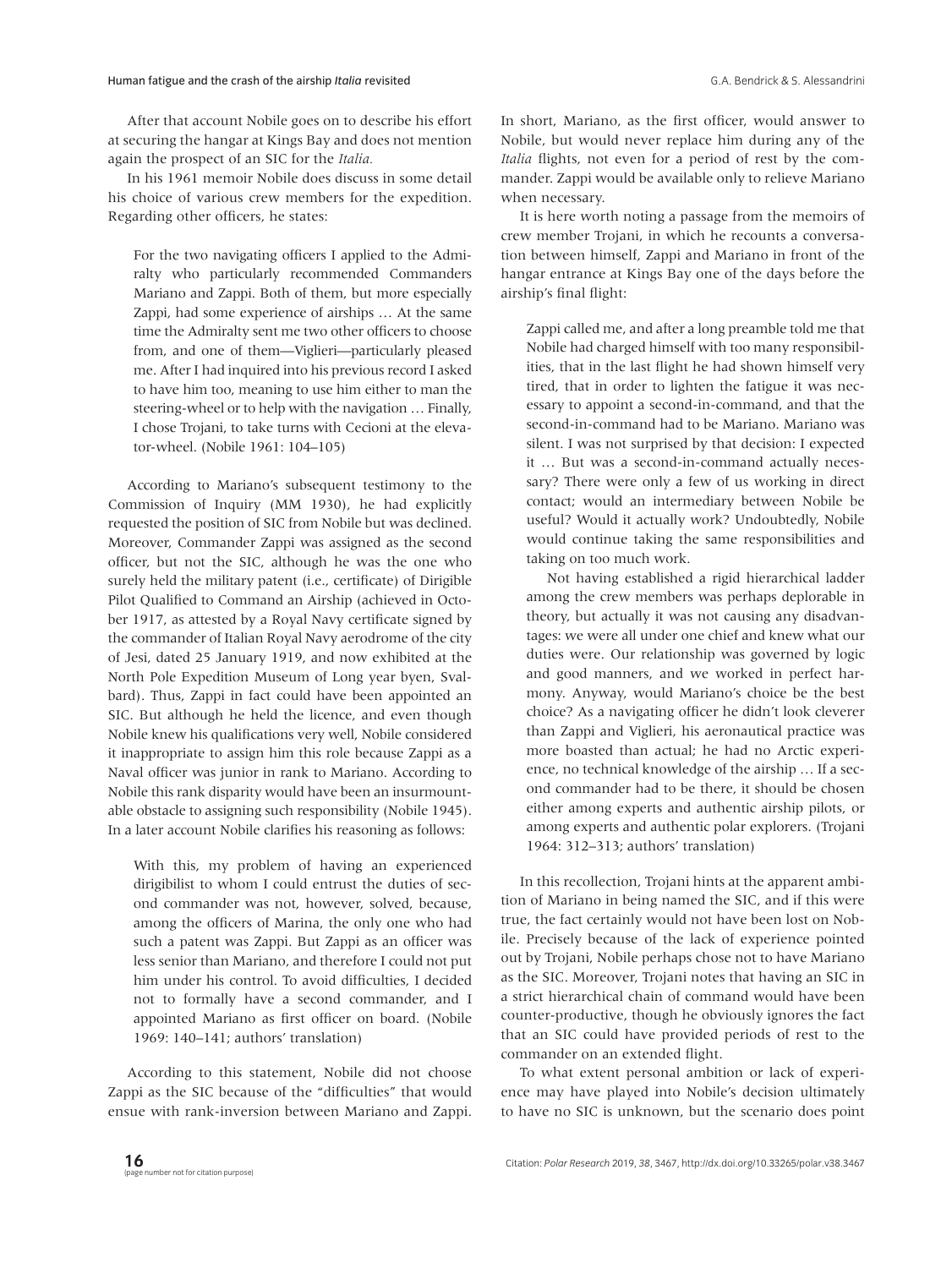out the fact that there were many factors affecting this decision. In the end, according to Nobile, it was a matter of seniority in service, and personal skills or qualifications did not figure into the decision. But Nobile's argument is poor and unconvincing, and may be better viewed as a pretext for a decision already made. That is because Nobile and the other crew members, including the officers, were not carrying out a military activity. They were not dispatched on a military expedition, but rather a civilian one with relevant scientific research objectives. The dirigible itself had been transferred to the Royal Italian Geographical Society, which had to pay compensation to the Ministry of Aeronautics in the form of insurance valued at 2.7 million lire. All the crew members had entered into a contract with the civilian institution because they were on a "royal service mission." For this reason their respective military administrations had put them on leave from the Italian corps to which they belonged, as was established in the special convention drafted between Aeronautics and the RSGI on 6 December 1927 (Alessandrini 2019). Once transferred, the airship was to be considered a civilian airship, as was admitted by Balbo himself during the inquiry.

Maybe Nobile simply did not consider Zappi adequate for the task; perhaps he felt Zappi lacked flight experience in the Arctic, or perhaps he had some other personal consideration. In any case, the apparent inappropriateness of having Zappi as the SIC, and the deliberate choice to not select Mariano for the task, resulted in deployment of the *Italia* on its missions without an SIC.

Nobile later claimed that his decision not to take an SIC on the flight of the *Italia* was not a deliberate one, and it had not been his choice. Rather, he was forced to renounce appointing an SIC because the Regia Aeronautica dirigibilists would not be granted permission to participate (Nobile 1969). Although there has been no official record uncovered to date to substantially support Nobile's claim on this matter, there are nevertheless some reliable clues that support his position. For example, Major Pio Revello (then commander of the aerodrome of Pontedera, near Pisa) declared that he had been summoned to Rome by Nobile who proposed him to participate in the expedition as a pilot. Revello accepted with enthusiasm and remained in Rome awaiting the assignment. But when he went to the Ministry of Aeronautica cabinet, he was told that the authorization would not be granted to him ("Comandante Revello, dichiarazione del 5/1/1961," retrieved at CDUN, position IX/8, "Italia" N4, 1928). Similarly, in his statements before the Commission of Inquiry, Balbo testified that General Nobile would have required two officers of the Regia Aeronautica—Commanders Paonessa and Ilari, both famous dirigibilists—to be part of the crew. One of the two would have made it, but on one condition: To command the airship or be a second commander; this officer, having received an unsatisfactory answer, eventually declined. The entire episode, in the words of Balbo "shows how the crew did not have definite duties" (deposition of Italo Balbo, session of 13 November 1928, CDUN, position XIII/18, "Italia" N4, 1928; authors' translation). It also shows that this unnamed Regia Aeronautica officer, who would have taken the assignment had he been appointed as commander (which was not feasible) or SIC apparently chose to renounce the invitation because he received an unsatisfactory answer. One is left to assume that the unsatisfactory answer came from Nobile, who probably wanted to avoid having at his side an officer under the control of Balbo.

Nobile's decision was also made in the context of some of the character traits he himself thought he possessed, and which may explain why he felt he could simply do without an SIC. During the selection process for the *Norge*, for example, Nobile described the specific characteristics he was looking for in his crew members:

They must also possess the necessary physical and mental qualities to stand up to the discomforts, risks and unknown factors of our voyage. They must be hardened against fatigue, indifferent to danger, calm, resolute, and at the same time enthusiastic about the enterprise. I must have the most complete confidence in them and they in turn must have the blindest faith in me, who had prepared the flight and would now have to lead it. (Nobile 1961:25)

It is fair to assume that Nobile was looking for those same qualities in his crew members when he was making his selections for the *Italia*, and it is fair also to assume that he saw in himself the very qualities he looked for in others. Perhaps he felt he possessed these qualities to an even greater extent than others. After all, if he was to be their leader, he should be the one to exemplify such qualities. It seems to be in this context that Nobile, probably turning need into virtue, decided that he himself could handle the role of commander of the *Italia* without an SIC.

In defence of Nobile's actions, one might make the argument that he chose to forego a deputy to avoid the physical weight of an additional crew member. That is, with less weight of crew Nobile could carry more emergency supplies that could be used in the event of contingency, and these very supplies indeed later proved critical for their survival. Likewise, an airship is not a Navy seafaring vessel, which arguably has much less rigorous concerns regarding weight, and an expedition to the North Pole in an airship was a new endeavour for which established rules had yet to be written. Nobile could perhaps be afforded some latitude in deciding matters of airship weight.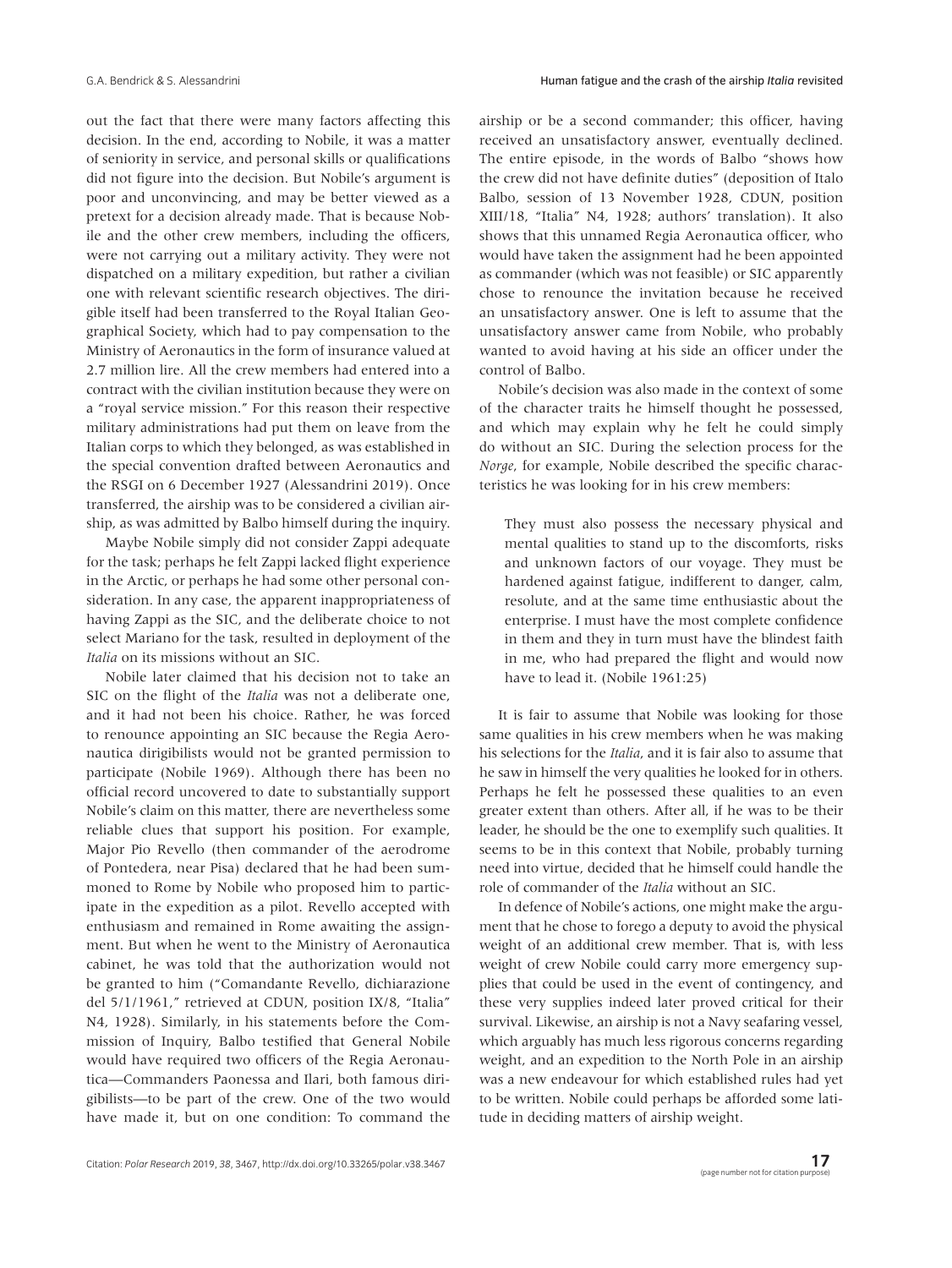Yet Nobile's own statements contradict this line of reasoning. When they were at the forward operating base of Kings Bay and about to set out on the flight to the Pole, Nobile discussed his selection of the crew for that particular flight:

The crew were to be the same as before, with one wireless operator instead of two … As for the Naval officers, I could at need have reduced the number by leaving out Viglieri, whose presence on board, though extremely useful, was not indispensable. But I reserved my decision until the last moment, making it conditional upon the available lift. …On the field … I had one final weighing-up, and found that it was possible to take Viglieri. (Nobile 1961: 140–141)

So, if Nobile could take a crew member whose presence for the flight to the Pole was not absolutely necessary, then he surely could have taken an SIC instead, whose presence was arguably more necessary. He simply chose not to do so.

Ironically, despite an apparent disregard for the limits of his own endurance, Nobile was inclined to bring on additional staff in order to allow other critical crew members to rest. With regard to the engine mechanics, Nobile states as follows:

With Arduino, a chief motor engineer of great merit, and Caratti and Pomella, exceptionally able mechanics, the engines would undoubtedly be looked after in the best possible manner. It was only necessary to add a fourth man to allow adequate rest during our flights to this very important part of the crew. (Nobile 1961: 103)

Nobile goes on to describe in detail the list of other officers, petty officers and technicians for the *Italia* expedition, and the respective roles they filled. He selected 18 individuals in all, including three scientists, two journalists and himself.

Appointment of an SIC for airships was already a standard practice of the time, as evidenced by the reference to such by both Amundsen and Riiser-Larsen in Amundsen's (1927a) memoir and attested by the official account on the *Norge* expedition (Amundsen & Ellsworth 1927). Whatever the reasons may be, in the end Nobile chose to proceed on the mission of the *Italia* without an SIC. He obviously made such a decision presumably based on his own perceived level of performance despite a lack of sleep on the successful flight of the *Norge*.

However, as has been shown, Nobile's performance was not as good as he thought it was, he had in fact slept more than he had estimated, and one critical reason for the success of the *Norge* flight was the very fact that there was an SIC—Riiser-Larsen—who could literally push Nobile out of the way and take over command of the airship when needed. Nobile either did not realize these facts, or he chose to ignore them. He probably recognized the value of having an SIC when he posited the idea to Riiser-Larsen after the flight of the *Norge*. And when Riiser-Larsen declined, he still proposed the position to Oscar Wisting, who was also unavailable. Since the Regia Aeronautica dirigibilists would not be granted permission to participate, and since there were perceived problems with rank disparity of the Navy officers assigned to the expedition, Nobile decided to proceed without an SIC. As a direct result of this decision he experienced a significant degree of sleep deprivation and a significant deterioration in his performance. He then made various command decisions in relatively close sequence that may have led directly to a loss of critical lift gas (or at least caused them to stay longer than necessary in an area that they should have left as soon as possible, according to the meteorologist on board). As a matter of historical fact, there was nobody else on the *Italia* who was in a position to question or correct these orders before the *Italia* crashed onto the ice.

## **Human factors analysis**

A possible structural failure of the envelope and gas bags could have been aggravated by manoeuvres ordered by the commander, who was seriously sleep-deprived. These manoeuvres caused unnecessary structural stresses and increased the fatigue of the crew, who were in their third polar flight in less than 20 days, and had already endured 54 hours of uninterrupted flight, much of it in adverse weather conditions.

As has been noted, an official investigation was conducted on the basis of existing documents and witnesses by various leading figures, including the survivors. The conclusions of the inquiry (made in February 1929) attributed the responsibility for the accident exclusively to the commander, accused of incorrect manoeuvring in the last phase immediately preceding the impact against the sea ice. His error fundamentally consisted in not having been able to keep the bow of the airship in the wind, which directly led to the disaster. Other charges concerned the inadequate selection and managing of the crew. The commission had an easy job assigning responsibility to General Nobile, who had exposed himself by assuming the main roles of the expedition. And this expedition was carried out on the wave of previous success with the *Norge* in 1926, despite the policy of Italo Balbo, the powerful undersecretary of state for aeronautics who was opposed to lighter-than-air aircraft.

The structural failures that are possible causal or contributing factors to the *Italia* crash are listed in Table 3,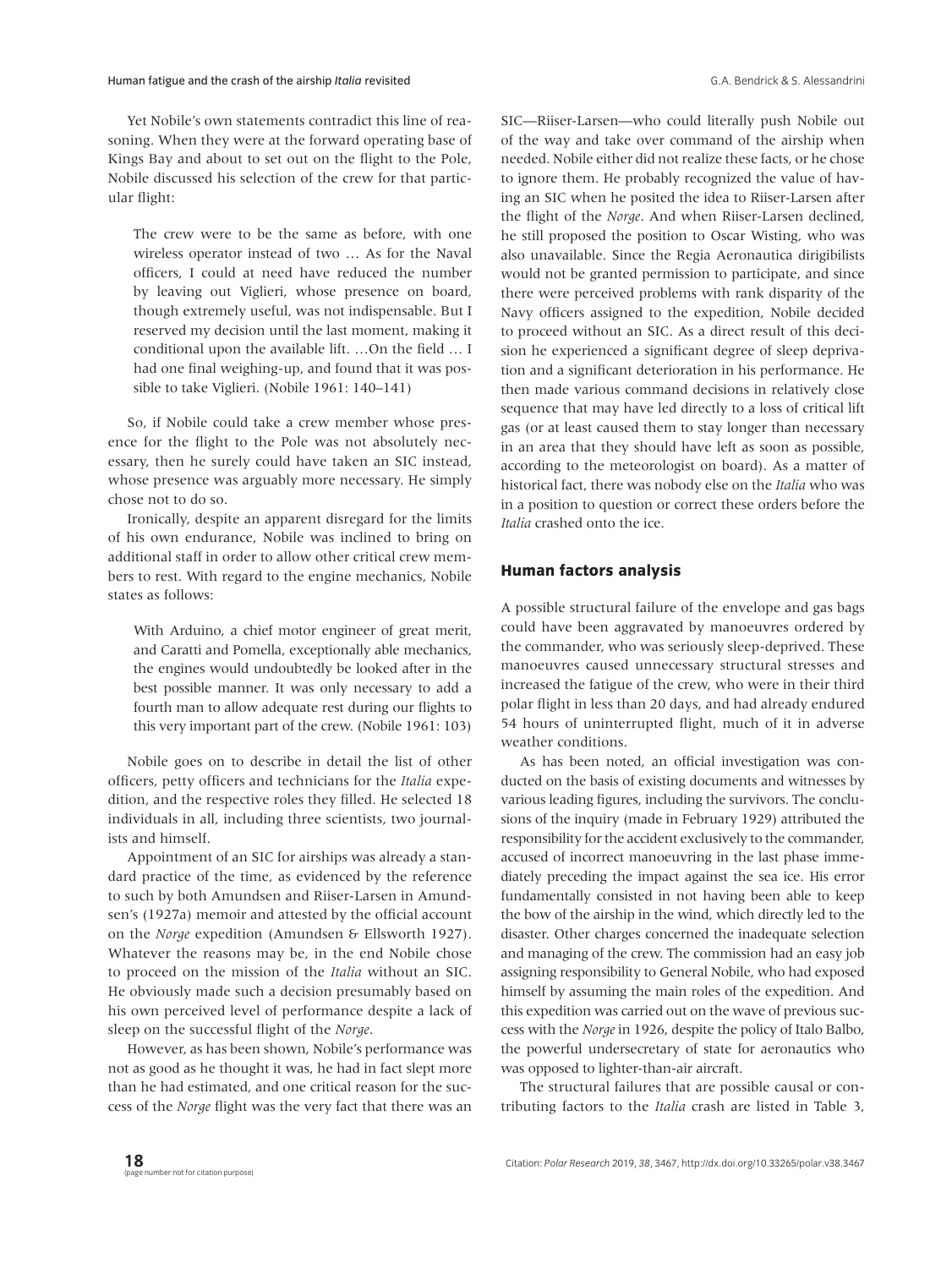with estimates of how likely they were to have occurred. As well as being based on conjectures, the possible causes of these structural failures, and the role they played in the disaster, are unclear (see also the detailed analysis made by Trojani [1964: 727–737]). For example, envelope deterioration could have been caused by the heavy snow clearing operations that were carried out with inappropriate means the days before the last mission (Nobile 1930).

In the analysis of aviation accidents today, the cause of an accident is unlikely to be attributed exclusively to a single factor such as crew member or pilot error. Instead, "aviation accidents are the end result of a number of causes, only the last of which are the unsafe acts of the aircrew" (Shappell & Wiegmann 2000). Using a root cause analysis for the investigation of accident or incident causation, it is possible to identify many types of human failures within the sequence of events up to the highest organizational level. One methodology is the Human Factors Analysis and Classification System, which was developed to identify common root causes among aviation-related accidents and is widely used in various high-risk military and industrial sectors. It is based on Reason's (1990) theory of error causation by latent and active failures, using the "Swiss cheese" model. According to this model the causes of accidents occur at four levels, each influencing the next. Going backward in time, initially there are active failures or "unsafe acts," that is, the actual actions of an operator that lead to the event; in other words, it is "what happened." The next tiers examine in more depth the "why" of error occurrence and describe latent failures progressively as the "preconditions for unsafe acts," "unsafe supervision" and finally, "organizational influences." Each layer of organizational defence prevents an undesired consequence such as an accident from occurring by providing a means of identifying and mitigating an error before it progresses any further. However, Reason (1990) describes "holes" in the various layers, similar in analogy to those in the layers of Swiss cheese. When the holes in the various layers "line up," providing an unimpeded path through all the layers of defence—so the model goes—then the accident occurs. (For more details and explanation, the reader is referred to Wiegmann & Shappel 2003).

This methodology was used here in the case of the *Italia* only to help investigators better recognize the human failures at various levels. The authors report this analysis as a useful way of reporting and classifying the major human contributing factors to the crash of the airship *Italia*, as revealed by the Commission of Inquiry (Table 4). As such, this list cannot claim to be definitive or exhaustive, but it is of historical interest and may help to understand the overall reasons of the mishap. The main people accused, especially the commander, have already reacted effectively to these accusations in a more or less consistent manner, but unfortunately an analysis of this sort was possible only after the fall of the fascist regime, or later (Nobile 1945; Trojani 1964). In fact, the commission's remarks are biased, as has been shown, because they consist only of the unfavourable considerations against the commander and do not consider the fact that he and his men were not involved in a routine mission. The endeavour of the *Italia* was a high-risk scientific expedition into the unknown, to which one would have volunteered to participate on the basis of trust. Therefore, not all the safety precautions of routine flights could be applied to this effort.

Apparently, the fact that Nobile held several roles on the *Italia* that were held by Norwegians in the *Norge* expedition (i.e., he acted as the organizer and expedition leader, in addition to serving as aircraft commander and

**Table 3** Possible structural, causal and contributing factors to the crash of the airship *Italia* on the morning of 25 May 1928, with evaluation of estimated probability of occurrence. Factors in italics are some indicated by the Commission of Inquiry.

| Description of structural/mechanical failures                                                                                                                      | Estimative probability |
|--------------------------------------------------------------------------------------------------------------------------------------------------------------------|------------------------|
| Excessive air entering through the "valvolone" (the front air inlet which supplies the ballonet)                                                                   | Remote                 |
| Massive ice encrustations on the envelope surface                                                                                                                  | Unlikely               |
| Substantial off-gassing through the automatic relief gas valves forced open (frozen)                                                                               | Unlikely               |
| Considerable gas leak from the aft bags due to tearing(s) in the upper outer cover, perhaps in connection with the removal of snow from                            | Probably               |
| the upper surface of the airship before the last flight performed with inadequate means, dangerous for the integrity of the envelope                               |                        |
| Considerable gas leak from the aft bags damaged by the breaking of the stern reinforcement                                                                         | Unlikely               |
| Considerable gas leak from the aft bags damaged by the breaking of some stern girder beams                                                                         | Possibly               |
| Block in stern air compartments discharge ducts due to ice encrustations or bending, with hyperpressure in the aft gas bags and<br>automatic opening of the valves | Unlikely               |
| Rapid and massive cooling of lift gas after returning below the cloud layer                                                                                        | Probably               |
| Consistent lift gas heating above the cloud layer with automatic off-gassing                                                                                       | Probably               |
| Downdraft cold air column due to atmospheric disturbances                                                                                                          | Remote                 |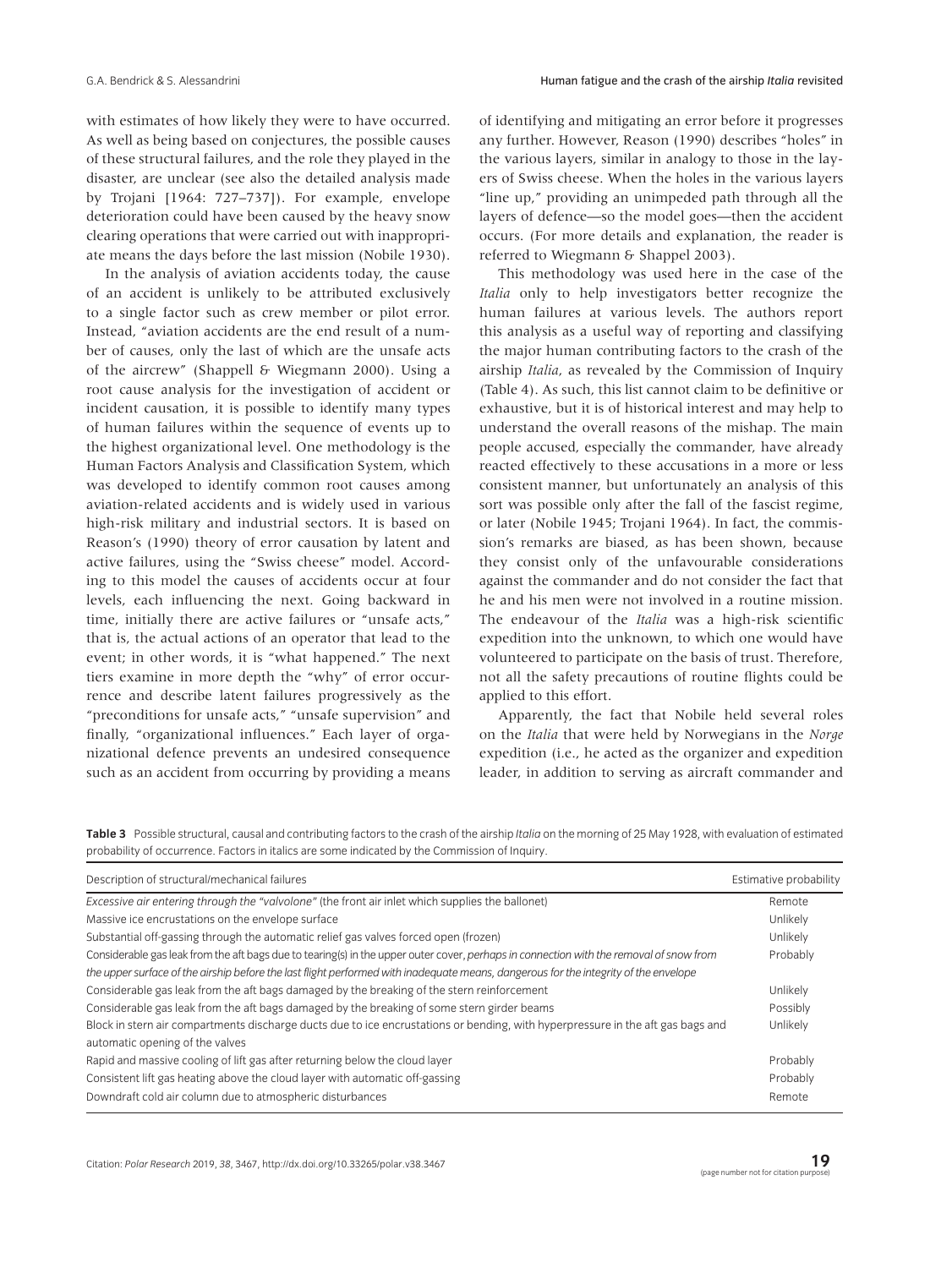**Table 4** Possible human factors, indicated by the Commission of Inquiry (1929), contributing to the accident of the airship *Italia* on the morning of 25 May 1928. Description is from the report of the commission (MM 1930) translated or summarized by the authors. Taxonomic categories are from the Human Factors Analysis and Classification System (Wiegmann & Shappel 2003).

| Causal factors                                                                                                                             | Description                                                                                                                                                                                                                                                                                                                                                                                                                                                                                                                                                                                                                                                                                                                                                                                                                                                   | Remarks                                                                                                                                                                                                                                                                                                                                                                                                                                       |
|--------------------------------------------------------------------------------------------------------------------------------------------|---------------------------------------------------------------------------------------------------------------------------------------------------------------------------------------------------------------------------------------------------------------------------------------------------------------------------------------------------------------------------------------------------------------------------------------------------------------------------------------------------------------------------------------------------------------------------------------------------------------------------------------------------------------------------------------------------------------------------------------------------------------------------------------------------------------------------------------------------------------|-----------------------------------------------------------------------------------------------------------------------------------------------------------------------------------------------------------------------------------------------------------------------------------------------------------------------------------------------------------------------------------------------------------------------------------------------|
| Unsafe acts                                                                                                                                |                                                                                                                                                                                                                                                                                                                                                                                                                                                                                                                                                                                                                                                                                                                                                                                                                                                               | Assumed active failures by command, pilot or crew                                                                                                                                                                                                                                                                                                                                                                                             |
| Decision errors:<br>poor choice                                                                                                            | The lift-loss was "due to completely natural causes and<br>dependent on the incorrect manoeuvres" performed: lift<br>gas venting during the first accident with loss of "prudent<br>lightness."                                                                                                                                                                                                                                                                                                                                                                                                                                                                                                                                                                                                                                                               | The commander chose to arrest the static lift by releasing<br>some amount of gas, below and above the cloud layer, to<br>control the ascent instead of using the engines; above the<br>clouds the airship was heated by direct sunlight.                                                                                                                                                                                                      |
| Decision errors:<br>poor choice                                                                                                            | At the final moments the airship, continuing to descend,<br>came to the left and described a wide semicircle, disposing<br>with the stern to the wind: the commander sought for a<br>field of snow to land on, instead of directing the ship with<br>the bow in the wind.                                                                                                                                                                                                                                                                                                                                                                                                                                                                                                                                                                                     | The landing in favour of wind was against "normal piloting<br>rules," but the airship, because of her abnormal attitude (tail-<br>down), no longer responded to the rudder.                                                                                                                                                                                                                                                                   |
| Decision errors:<br>inappropriate<br>manoeuvre                                                                                             | The rudder was abandoned (by Malmgren) and then, after<br>a while, the General took it; the engines were stopped late<br>"only when it was already very close to the ice"; so the<br>airship, uncontrolled, made a large semicircle disposing<br>itself with the stern in the wind; she took a high speed by<br>adding her own to that of the wind; the crash of the airship<br>occurred therefore at a speed of about 100 km/h and "this<br>largely explains the disaster."                                                                                                                                                                                                                                                                                                                                                                                  | Commission stated that "if the airship had been manoeuvred<br>according to normal piloting rules, it could still have been<br>possible to avoid such a disaster" or "the effects would in<br>any case have been reduced." But impediments to piloting<br>were the same as that of the previous point and the time<br>allowed for the manoeuvres was very short.                                                                               |
| Skill-based error                                                                                                                          | (a) Excessive compensation with the elevator in the hard<br>down position due to attention failure or poor technique<br>by the operator at the elevator-wheel during the first<br>accident. (b) Having left the helm unattended for a few<br>moments before the crash.                                                                                                                                                                                                                                                                                                                                                                                                                                                                                                                                                                                        | (a) Trojani was the elevator-wheel steersman at that time.<br>(b) Malmgren was the helmsman who left the helm.                                                                                                                                                                                                                                                                                                                                |
| Skill-based error:<br>omitted step in<br>procedure                                                                                         | Excessive air entering through the "valvolone" (the front<br>air inlet which supplied all the ballonet) because it was<br>inadvertently left open by the elevator-wheel steersman.<br>Having put the engines at full strength ahead, without<br>closing or reducing the opening of the "valvolone," caused<br>a greater leakage of gas that dangerously worsened the<br>situation.                                                                                                                                                                                                                                                                                                                                                                                                                                                                            | This hypothesis is wrong. See text for details.                                                                                                                                                                                                                                                                                                                                                                                               |
| Preconditions for<br>unsafe acts                                                                                                           |                                                                                                                                                                                                                                                                                                                                                                                                                                                                                                                                                                                                                                                                                                                                                                                                                                                               | Assumed latent failures                                                                                                                                                                                                                                                                                                                                                                                                                       |
| Adverse mental and<br>physiological states:<br>mental and physical<br>fatigue<br>Crew resource<br>management: poor<br>aircrew coordination | Excessive work time requested on board. (a) The second<br>flight lasted 69 hours, without any manoeuvring crew<br>rest. (b) At the final moments the crew was "obviously<br>exhausted," having been in flight for at least 54 hours.<br>(a) Service assigned to Viglieri and Trojani on board was<br>not exactly defined. (b) There were "undecided orders,<br>imperfect organization on board and also on the ground<br>the feeling of a vague command, almost absent, as shown<br>by the interrogations  it lacked  in the crew a solid<br>harmony for mutual esteem and for absolute trust in the<br>boss and in the success of the programme undertaken."<br>(c) Absence of command in a difficult moment: Zappi and<br>Mariano threw as ballast four gasoline tanks despite its<br>shortage during the first accident without commander's<br>permission. | The Commission reported that the 12 hours maximum<br>operational limit should not be exceeded, in order not to risk<br>it becoming "dangerous for the regular and timely execution<br>of the manoeuvre."<br>The statements asserted in (b) were not detailed by commis-<br>sion. The episode of the gasoline tanks launches shows little<br>sense of discipline and appears to cast a negative light on<br>the military personnel who did it. |

*(Continued)*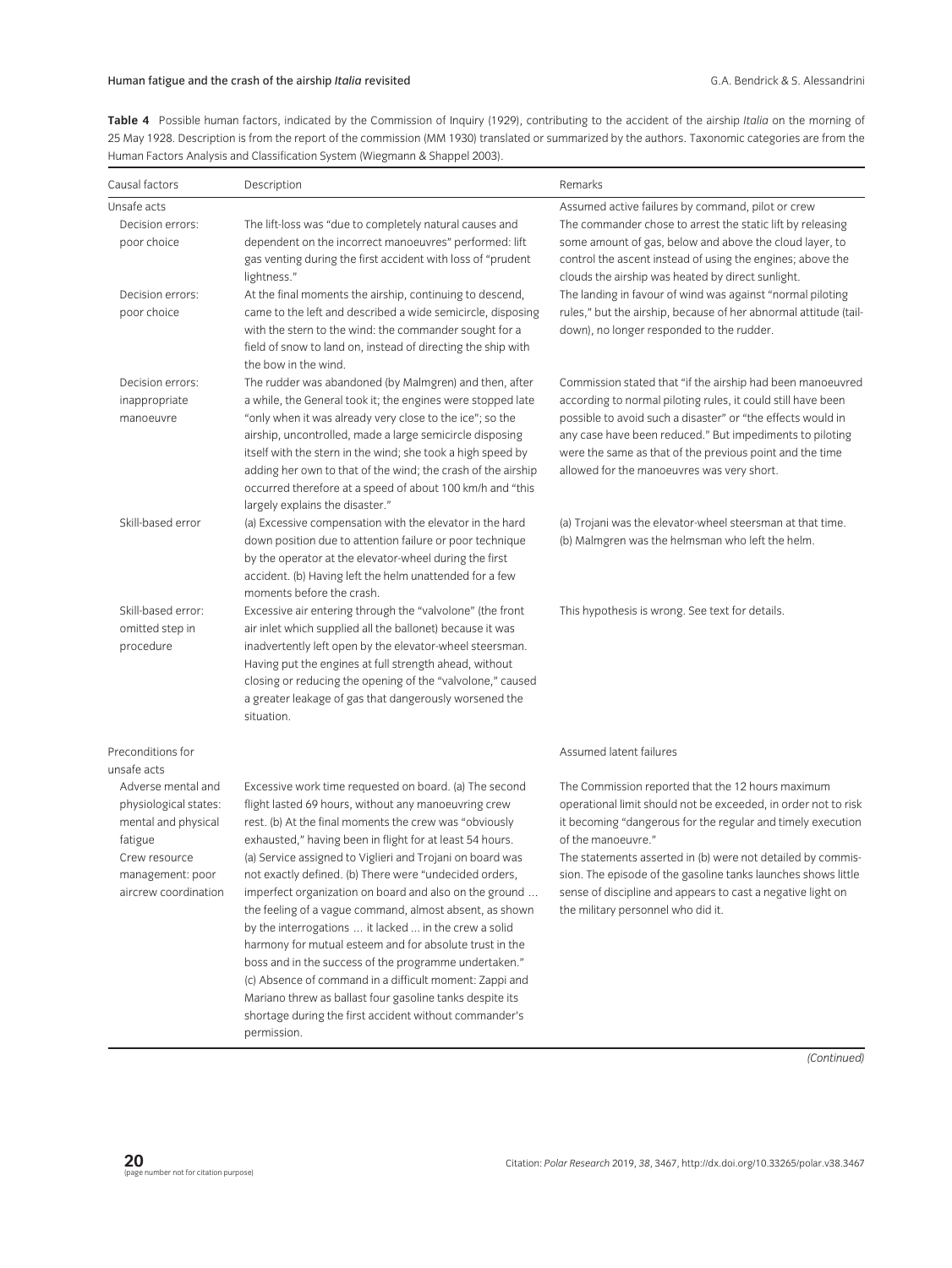#### **Table 4 (Continued)**

| Causal factors                                                           | Description                                                                                                                                                                                                                                                                                                                                                                                                                                                                                                                                                                                                                                                                                                                             | Remarks                                                                                                                                                                                                                                                                                  |
|--------------------------------------------------------------------------|-----------------------------------------------------------------------------------------------------------------------------------------------------------------------------------------------------------------------------------------------------------------------------------------------------------------------------------------------------------------------------------------------------------------------------------------------------------------------------------------------------------------------------------------------------------------------------------------------------------------------------------------------------------------------------------------------------------------------------------------|------------------------------------------------------------------------------------------------------------------------------------------------------------------------------------------------------------------------------------------------------------------------------------------|
| Unsafe supervision                                                       |                                                                                                                                                                                                                                                                                                                                                                                                                                                                                                                                                                                                                                                                                                                                         | Assumed latent failures                                                                                                                                                                                                                                                                  |
| Inadequate super-<br>vision: failed to<br>provide crew rest              | Reduced number of manoeuvring aircrew on board<br>(especially engineer), such as not to allow the change of<br>personnel.                                                                                                                                                                                                                                                                                                                                                                                                                                                                                                                                                                                                               | All the engineers, and even the single rigger, were always up<br>to their task despite excessive demands.                                                                                                                                                                                |
| Planned inappropri-<br>ate operations: risk<br>outweighs benefit         | Not having postponed the departure of the last flight in<br>order to practice "accurate and minute" checks of the<br>envelope integrity, having had to repair a leak just before<br>the take-off and because "the crew, as usual, were already<br>tired and the weather conditions were not very favourable."                                                                                                                                                                                                                                                                                                                                                                                                                           | As the hangar had no roof, the snow accumulated in an<br>impressive manner on the top of the airship before the last<br>flight. The snow was cleared by inadequate and ill-equipped<br>operators, who used brooms, mops and shovels, with the<br>risk of causing damage to the envelope. |
| Planned inappropri-<br>ate operations: poor<br>crew pairing              | No SIC.                                                                                                                                                                                                                                                                                                                                                                                                                                                                                                                                                                                                                                                                                                                                 | See text for details.                                                                                                                                                                                                                                                                    |
| Planned inappro-<br>priate operations:<br>excessive tasking/<br>workload | "The airship, as shown by the interrogators, had always left<br>Kings Bay with the men already tired, since everyone was<br>held in the hangar for the whole night before the flight: the<br>officers waiting for the moment of departure, the others<br>used for the gruelling and long work of preparing the<br>airship to fly."                                                                                                                                                                                                                                                                                                                                                                                                      |                                                                                                                                                                                                                                                                                          |
| Supervisory<br>violations                                                | (a) Having permitted individuals without any licence to<br>operate as elevator-wheel steersmen. (b) Having allowed<br>only one radiotelegraph operator on board in violation of<br>internal and international air navigation regulations.                                                                                                                                                                                                                                                                                                                                                                                                                                                                                               | (a) Both Cecioni and Trojani, who had aeronautical experi-<br>ence but not the piloting patent, were assigned as elevator<br>steersmen. (b) The second radiotelegraph operator, Pedretti,<br>was left at the base.                                                                       |
| Organizational<br>influences                                             |                                                                                                                                                                                                                                                                                                                                                                                                                                                                                                                                                                                                                                                                                                                                         | Assumed latent failures.                                                                                                                                                                                                                                                                 |
| Resource manage-<br>ment: selection,<br>manning                          | (a) The crew was chosen "among good elements but not<br>with a rigorous selection for both their professional ability<br>and physical resistance." (b) The crew, therefore, "appears<br>as a whole, to not fulfil the criteria of number, physical<br>qualities and technical requirements suggested by the<br>experience and by the same internal and international air<br>navigation regulations." (c) "No one had been subjected to<br>any climate training period and to the inconveniences they<br>were facing." (d) No "experienced dirigibilist pilot" was<br>on board. (e) "Service assignments on board not exactly<br>defined." (f) Viglieri, the third Regia Marina officer, was<br>"not absolutely indispensable on board." | These allegations cannot be the sole responsibility of Nobile,<br>but of all those who were in charge of the organization of the<br>expedition. Nobile (1945) had addressed all these accusa-<br>tions in his book.                                                                      |

pilot, with minimal delegation of responsibilities) made him a very easy target. There are many other operational elements already known in those times that should have been considered in the assignment of faults and accountability, but these were not evaluated at all. For instance, the adverse weather conditions and the extreme cold (today we could add vibration, noise, constant sunlight and circadian dysrhythmia), surely affected the performance of the commander and the crew during the 54-hour flight before the crash. Moreover, the loss of buoyancy of the *Italia* was so rapid that the time available to remedy the problem perhaps exceeded human limits. In fact, the survivors consistently reported that only two or three minutes elapsed between the occurrence of

uncontrolled descent alarm and the moment of impact (Viglieri 1929; Běhounek 1930; Trojani 1964).

Other types of latent failures at the organizational tier, for example, extremely negative political influences, could be included. The factor with the greatest consequences was the partial involvement of the Regia Aeronautica in this expedition, which meant, among others things, that the use of a larger airship already in construction was not authorized (Ferrante 1985).

Applying Reason's (1990) "Swiss cheese" model to the crash of the *Italia*, it is evident that there were "holes" in the various layers of overall organizational and political effectiveness that ultimately led to undesired consequences. It is clear that the allegations of inadequate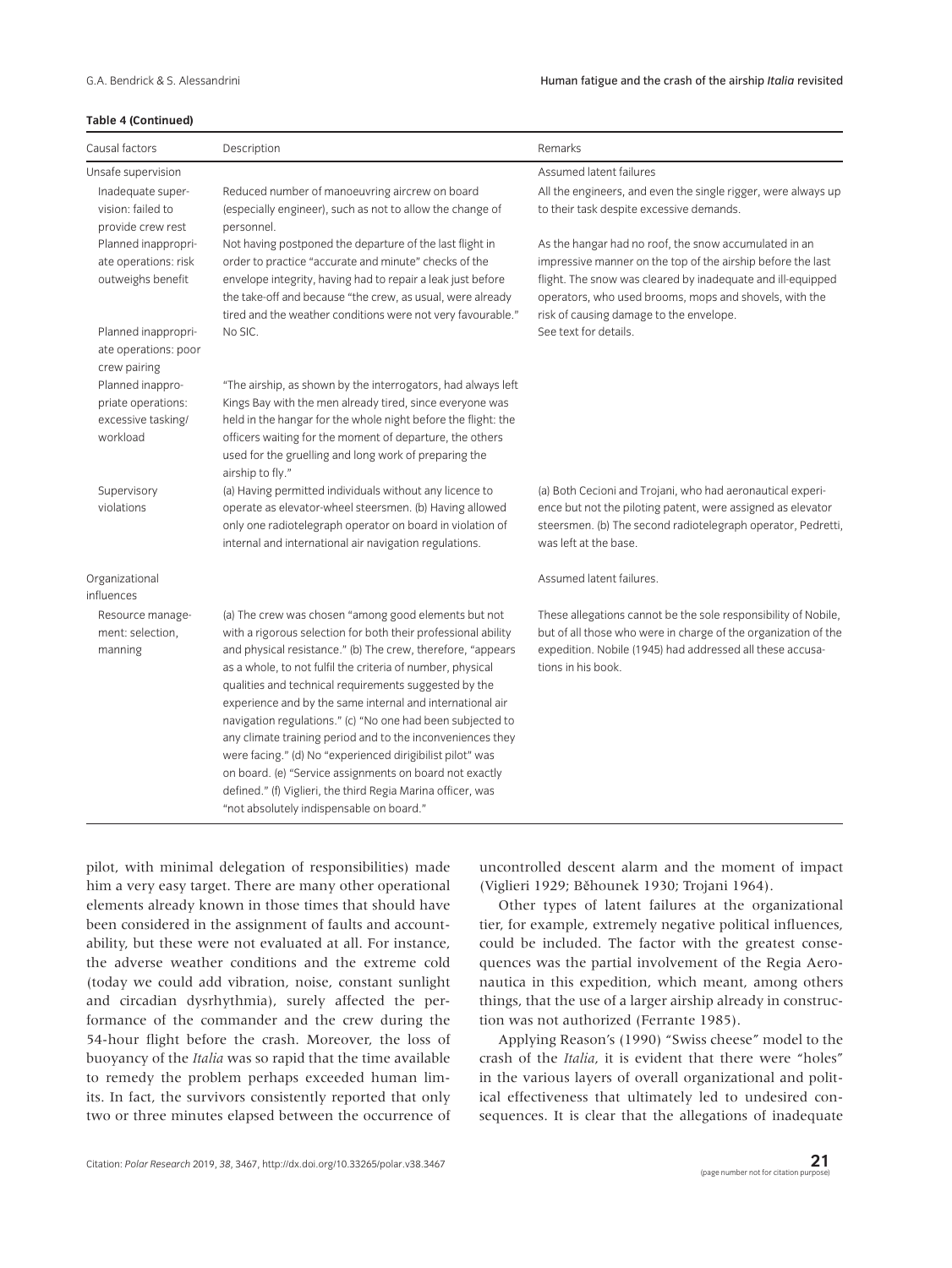piloting in the final phase by the commander were forced and did not take into account important elements that were already evident at the time. What is more, the fault regarding inadequate crew selection and assignment of tasks, charged to Nobile alone, needs to be seen as a latent failure with a wider scope of responsibility that should be shared among the RSGI, the Regia Marina and the Regia Aeronautica itself. A clear fact, not determined by Nobile but rather surely suffered by him, was the impossibility of having at his disposal experienced aeronautical officers of his exclusive trust.

Given these considerations, one can still ask the questions: Should General Nobile have appointed an SIC, and was he at fault for not having done so? One could argue "yes," as his 1921 papers show that Nobile himself felt an SIC was essential to the flight crew of an airship. Similarly, Amundsen recognized the necessity of having an SIC on the *Norge*, and Nobile was considering Riiser-Larsen, and later Oscar Wisting, for the SIC position on the *Italia*. Nobile later chose not to have Commanders Mariano or Zappi as SIC, ostensibly to prevent rank inversion, and he did not see fit to select either of the two Navy officers available to him. Certainly, there was a reason for an SIC, as the need to relieve a commander from time to time was evident through experience, even if the precise physiology of sleep was not known. Nobile's decision could be understood at least partially because of his self-perceived personal traits and the undeniable success of the *Norge*. Duration and fatigue were therefore readily apparent to Nobile as being an inevitable part of this expedition. Ultimately, not to have named an SIC left a large hole in one level of organizational safety.

## **Conclusions**

A major goal of the *Italia* expedition was the pursuit of scientific knowledge, and even critics of today would show a lack of respect for those who perished in this expedition if they did not attempt to extract every lesson to be learned from this endeavour, so as to apply it to future exploration attempts. That is indeed the best way to commemorate the memories of the *Italia* crew members, including her commander. In this manner and to this day, the *Italia* continues to educate those willing to take time to truly understand her lessons, distilled though they are through the filter of time. It is in this spirit—one of respect rather than of criticism—that this work has been written.

General Nobile undoubtedly reflected the culture of his time, a culture in which the heroic mindset born in an age of exploration was still very much alive (Maxtone-Graham 1988; Wilkinson 2012; Bart 2013). The reasoning is that great men are destined to accomplish great things, and perhaps Nobile considered himself to be a great man of history, one destined to leave his mark (Carlyle 1888). These great accomplishments are often achieved at the cost of great discomfort to individuals themselves in terms of enduring cold, hunger, thirst, sleepiness, loneliness, despair, depression, interpersonal conflict and obstacles to mission success. But in the minds of great men such discomforts serve only to clarify and refine those qualities that make them great. Discomfort is the cost of great achievement. For Nobile it was his self-assured belief that he could push through the personal comforts of warmth, food or rest, and still maintain his ability to command an airship on an expedition to and from the North Pole. This would be particularly true for that comfort that some would call the hedonic pleasure of sleep. In his mind the cost of weariness was minor in the face of so great an undertaking, as it was up to him to follow his destiny. Though this line of reasoning may now appear a bit wayward to those for whom the physiology of sleep and its effect on performance is much more clearly understood, the effort and the selflessness demanded of the hero-commander is nonetheless admirable.

The lesson to be learned here is that the leader and commander of the *Italia* expedition, General Nobile, did indeed make a mistake in proceeding on the mission of the *Italia* without an SIC. While there are certainly other causes and contributing factors to be considered, the commander's fatigue was clearly a cause or contributing factor in the ultimate result. The decision not to have an SIC, regardless of the difficulties encountered in selecting his officers, was his and his alone to make, and he was not sleep-deprived when he made it. He overestimated his ability to carry his duties in the absence of a deputy who could provide relief. He also loaded onto himself the very challenging organizational and strategic tasks of a new mission, unlike the previous one where he could concentrate only on the command and preparation of the airship *Norge*. Nobile certainly recognized the need for relief in other crew members, such as rudder operators and engine mechanics, but he undervalued this need in himself. Though this was undoubtedly caused largely by the overall success of the *Norge* expedition, he unfortunately did not appreciate his lapses in performance during that flight, nor the mission-saving benefit provided by the SIC, Riiser-Larsen. The failure to learn adequately all the lessons provided by the *Norge* expedition was part of the greater error in judgement by Nobile with respect to the *Italia*.

Explorers today must continue to recognize the importance of human performance, and its inevitable variability, for mission outcome. Humans have the capacity for creative thought and innovation, which are qualities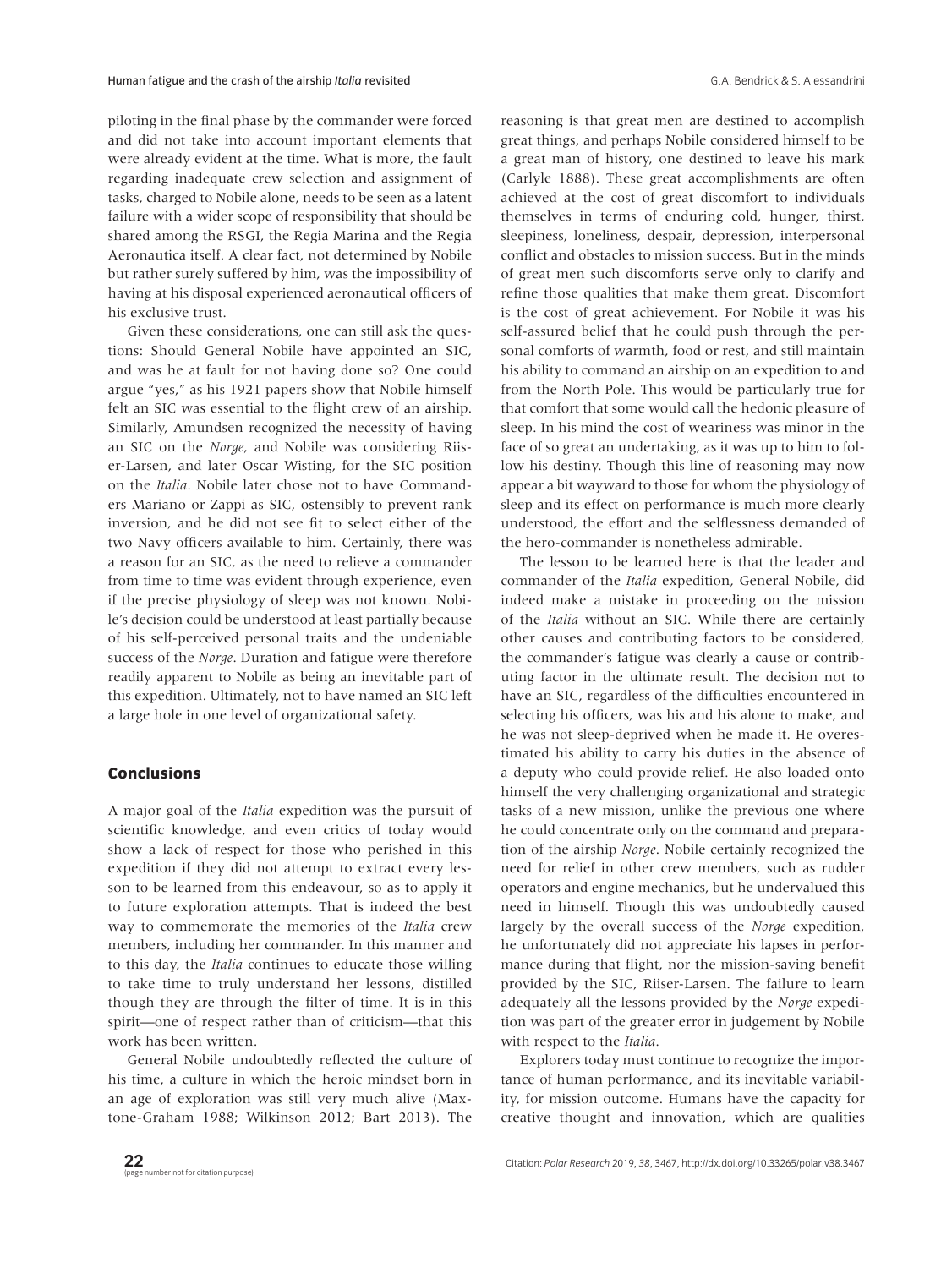necessary in solving the unforeseen problems inevitably encountered when exploring the unknown. As such, humans would always be a key component in the success of exploration missions. Nevertheless, humans have their limitations. They get tired, feel cold, hungry, thirsty, depressed and lonely. At times they do not communicate well. They lose situational awareness and make mistakes. These traits are not a fault of moral character, and it is unwise to believe they can be overcome by sheer willpower. Rather, variability in human performance is an inescapable part of human nature.

The attendant risk of human error, however, can be mitigated. Personnel selection, proper training, optimal vehicle design and other such elements of human–systems integration could go a long way in this regard. Another key element is that of redundancy—that is, staffing the mission such that one human can back up the other, and nowhere is this redundancy more critical than in the role of commander. No matter the commander's level of self-confidence in his or her own abilities, the good commander must recognize variability in human performance, starting with himself or herself. And he or she must plan accordingly. Likewise, the organization surrounding any such effort must appreciate the detrimental aspects of sleep deprivation and fatigue. Unfortunately, Nobile did not plan accordingly, and his excessive fatigue was a direct result that most likely contributed heavily to the crash of the *Italia*.

History tells us that Nobile and his fellows must be recognized as true explorers who ventured into the unknown. They had the courage to attempt something new in an endeavour that all participants surely realized guaranteed no safe return. In many respects, based on the overall scientific knowledge obtained from the *Italia* expedition, the efforts of Nobile and his crew were successful, and for this they must be given the credit. The only true failure of the *Italia* expedition would be to not glean this important lesson of history, the ultimate reason for its crash, and the deaths of no few members of her crew.

# **Acknowledgements**

The authors wish to thank: Christian Gelzer, PhD, historian at the National Aeronautics and Space Administration Neil A. Armstrong Flight Research Center in California for providing the reference to the *Technical Notes* written by Nobile and retrieved at the National Advisory Committee on Aeronautics; Brother Bernard Rapp, Archivist at Lewis University in Illinois, for his generous support and assistance in providing materials from the Umberto Nobile Archives at that institution; Dr Patrizia Pampana, officer in charge at the Historical Archive of the Italian Geographical Society in Rome, for her support and assistance with suggestions; Elisabetta Cerchiari, archivist at the CDUN, Italian Air Force Historical Museum, Vigna di Valle (Rome), for her support and gentle assistance; Professor Antonio Ventre, director of the Umberto Nobile Museum in Lauro, Italy, for his helpfulness and advice; and Stefano Poli, director of the North Pole Expedition Museum, Longyearbyen, Svalbard, for the documentation concerning Commander Zappi and for his encouragement and commitment to preserve Nobile's expeditions' memory to posterity.

## **Disclaimer**

The opinions and statements contained in this paper are solely those of the authors, and do not constitute the official position or endorsement of any government or non-governmental agency or institution.

#### **Disclosure statement**

Author SA is the grandson of crew member Renato Alessandrini, who was lost in the crash of the airship *Italia*.

## **References**

- Aas S. 2003. "One man's foolishness led to the death of 14 men." Norwegian reactions to Umberto Nobile and the "*Italia*" disaster. *Acta Borealia 3*, 169–194, doi: [10.1080/0800383](https://doi.org/10.1080/0800383 0310003164) [0310003164](https://doi.org/10.1080/0800383 0310003164).
- Aas S. 2005. New perspectives on the *Italia* tragedy and Umberto Nobile. *Polar Research 24*, 5–15, [doi: 10.3402/](https://doi.org/10.3402/polar.v24i1.6249) [polar.v24i1.6249.](https://doi.org/10.3402/polar.v24i1.6249)
- Alessandrini S. 2019. *In dirigibile al Polo Nord. Storia di Renato Alessandrini, dalla prima trasvolata dell'Artide col "Norge" all'ultimo volo con l' "Italia." (By airship to the North Pole. The story of Renato Alessandrini, from the first transarctic flight by the airship Norge to the last flight of the Italia.) Memorie Vol. 93.* Rome: The Italian Geographical Society.
- Alhola P. & Paivi P.K. 2007. Sleep deprivation: impact on cognitive performance. *Neuropsychiatric Disease and Treatment 3*, 553–567.
- Amundsen R. 1927a. *My life as an explorer*. New York: Doubleday, Page & Company.
- Amundsen R. 1927b. Roald Amundsen's "inside story" of the rows aboard the *Norge*. The explorer complains that Nobile nearly wrecked the airship over the Arctic, but tried to seize the honors. *The World's Work 54(4)*, 389–404.
- Amundsen R. & Ellsworth L. 1927. *First crossing of the Polar Sea.* New York: George H. Doran Company.
- Anonymous 1926. Denies Nobile guide ship in polar flight. Ellsworth says credit is not due Italian. Nobile's statement. *Plattsburgh Sentinel*, 20 Jul., p. 1.
- Anonymous 1931. R 101 Simon inquiry report. Disaster due to loss of gas. *Flight*, 3 Apr., pp. 290–291.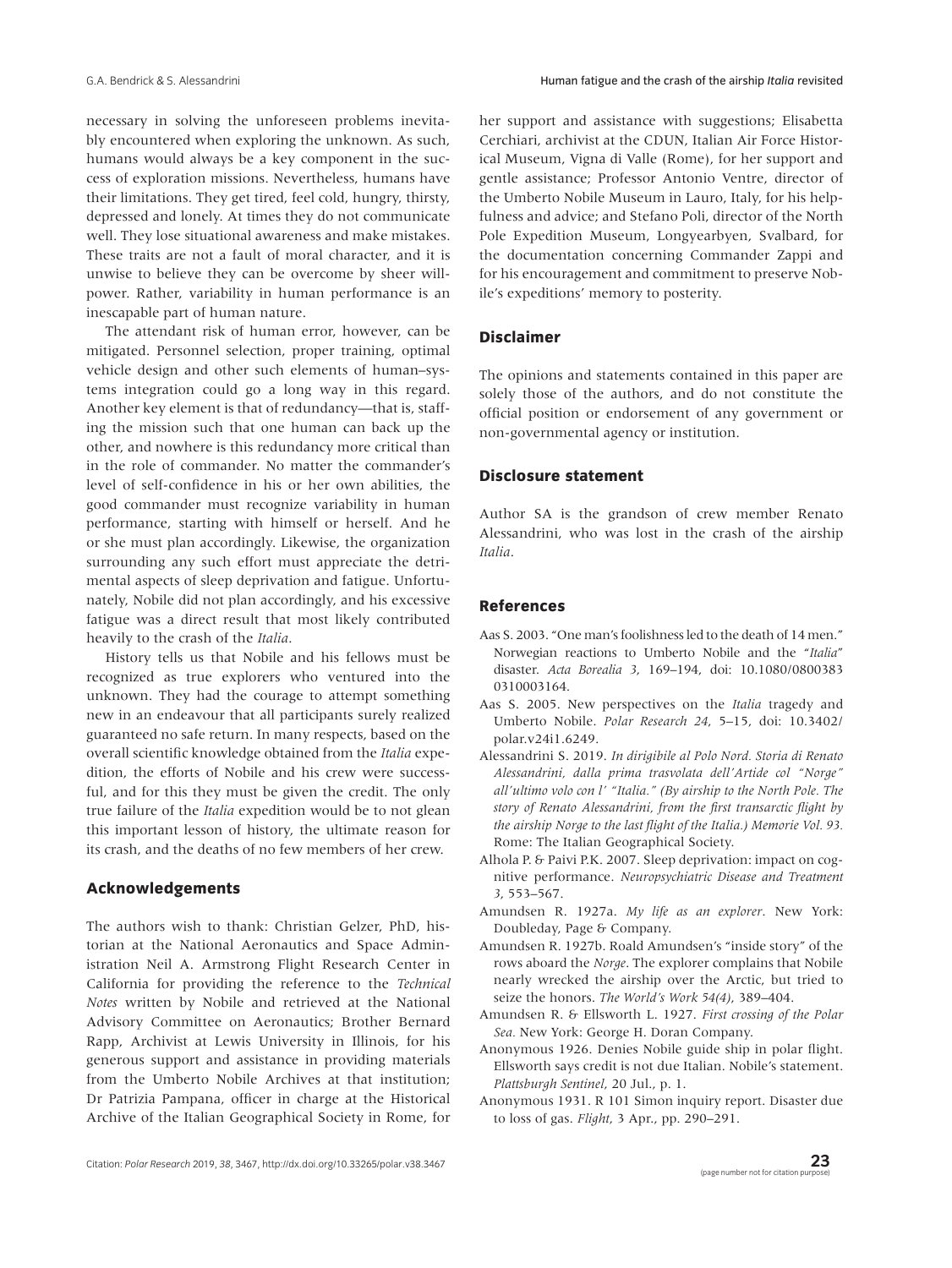- Anonymous 1961. Libel on Italian general: Nobile v. Putnam & Co. Ltd. and Eckener. *The Times* (London), 7 Jul., p. 18.
- Bart S. 2013. *Race to the top of the world: Richard Byrd and the first flight to the North Pole*. Washington, DC: Regnery History.
- Běhounek F. 1930. *Il naufragio della spedizione Nobile. Sette settimane sul pack. (The wreck of the Nobile expedition. Seven weeks on the pack.)* Florence: Bemporad.
- Bendrick G.A., Beckett S.A. & Klerman E.B.2016. Human fatigue and the crash of the airship *Italia*. *Polar Research 35*, 27–105, doi: [10.3402/polar.v35.27105.](https://doi.org/10.3402/polar.v35.27105)
- Biagi G. 1929. *Biagi racconta … I miracoli della Radio nella tragedia Polare. (Biagi tells ... Radio miracles in the polar tragedy.)* Milan: Mondadori.
- Caldwell J.A. & Caldwell J.L. 2016. *Fatigue in aviation: a guide to staying awake at the stick*. New York: Routledge.
- Caldwell J.A., Mallis M.M., Caldwell J.L., Paul M.A., Jiller J.C & Neri D.F. 2009. Fatigue countermeasures in aviation. *Aviation, Space, and Environmental Medicine 80*, 29–59, doi: [10.3357/ASEM.2435.2009.](https://doi.org/10.3357/ASEM.2435.2009)
- Carlyle T. 1888. *On heroes, hero-worship and the heroic in history.* New York: Fredrick A. Stokes & Brother.
- Crocco G.A. 1945. La mia perizia. (My expertise.) *Rivista Aeronautica 21*, 9–13. Rome: Ministero Difesa.
- Cross W. 2002. *Disaster at the pole: the crash of the airship Italia and the 1928 Nobile expedition to the North Pole.* Guilford, CT: The Lyons Press.
- Doran S.M., Van Dongen H.P. & Dinges D.F. 2001. Sustained attention performance during sleep deprivation: evidence of state instability. *Archives Italiennes de Biologie 139*, 253–267, doi: [10.4449/aib.v139i3.503.](https://doi.org/10.4449/aib.v139i3.503)
- Durmer J.S. & Dinges D.F. 2005. Neurocognitive consequences of sleep deprivation. *Seminars in Neurology 25*, 117–129, doi: [10.1055/s-0029-1237117](https://doi.org/10.1055/s-0029-1237117).
- Eckener K. 1958. A note on the technology and development of the Zeppelin airship. In H. Eckener (ed.): *My zeppelins*. Pp. 185–216. London: Putnam & Co.
- English D. & Kuzel M. 2014. Reliability of eyewitness reports to a major aviation accident. *International Journal of Aviation, Aeronautics, and Aerospace 1*, 1–21, doi: 10.15394/ijaaa.2014.
- Ferrante O. 1985. *Umberto Nobile. Vols. 1–2.* Roma: Tatangelo.
- Giudici D. 1928. *Col "Krassin" alla tenda rossa.* (*With the Krassin to the red tent.*) Milan: Moneta.
- Gokhale B.N. 2010. *Report on accident to Air India Express Boeing 737–800 aircraft VT-AXV on 22nd May 2010 at Mangalore, New Delhi.* New Delhi: Ministry of Aviation.
- Goode J.H. 2003. Are pilots at risk of accidents due to fatigue? *Journal of Safety Research 34*, 309–313, doi: [10.1016/](https://doi.org/10.1016/S0022-(03)00033-1) [S0022-\(03\)00033-1](https://doi.org/10.1016/S0022-(03)00033-1).
- Harrison Y. & Horne J.A. 1999. One night of sleep loss impairs innovative thinking and flexible decision making. *Organizational Behavior and Human Decision Processes 78*, 128–145, doi: [10.1006/obhd.1999.2827.](https://doi.org/10.1006/obhd.1999.2827)
- Harrison Y. & Horne J.A. 2000. The impact of sleep deprivation on decision making: a review. *Journal of Experimental Psychology Applied 6*, 236–249, doi: [10.1037//1076-898X.6.3.236](https://doi.org/10.1037//1076-898X.6.3.236).
- Horne J. & Moseley R. 2011. Sudden early-morning awakening impairs immediate tactical planning in a changing "emergency" scenario. *Journal of Sleep Research 20*, 275–278.
- Killgore W.D.S., Balkin T.J. & Wesensten N.J. 2006. Impaired decision making following 49 h of sleep deprivation. *Journal of Sleep Research 15*, 7–13, doi: [10.1111/](https://doi.org/10.1111/ j.1365-2869.2010.00904.x) [j.1365-2869.2010.00904.x.](https://doi.org/10.1111/ j.1365-2869.2010.00904.x)
- Libedinsky C., Massar S.A.A., Ling A., Chee W., Huettel S.A. & Chee M.W.L. 2013. Sleep deprivation alters effort discounting but not delay discounting of monetary rewards. *Sleep 36*, 899–904, doi: [10.5665/sleep.2720.](https://doi.org/10.5665/sleep.2720)
- Maddalena U. 1930. *Lotte e vittorie sul mare e nel cielo. (Struggles and victories over the sea and in the sky.)* Milan: Mondadori.
- Maddox W.T., Glass B., Wolosin S.M., Savarie Z., Bowen C., Matthews M.D. & Schnyer D. 2009. The effects of sleep deprivation on information-integration categorization performance. *Sleep 3*, 1439–1448, doi: [10.1093/sleep/32.11.1439.](https://doi.org/10.1093/sleep/32.11.1439)
- Maxtone-Graham J. 1988. *Safe return doubtful: the heroic age of polar exploration*. New York: Charles Scribner's Sons.
- MM (Ministero della Marina) 1930. *Commissione d'indagini per la spedizione polare dell'aeronave "Italia." Relazione. (Commission of inquiry for the airship Italia polar expedition. Report.) Rivista Marittima 8.* Rome: Royal Navy Ministry.
- Monk T.H. 2007. Practical consequences of fatigue-related performance failures. *Sleep 30*, 1402–1403, doi: [10.1093/](https://doi.org/10.1093/sleep/30.11.1402) [sleep/30.11.1402](https://doi.org/10.1093/sleep/30.11.1402).
- National Transportation Safety Board 1994. *Aircraft accident report: uncontrolled collision with terrain, American International Airways flight 808, Douglas DC-8-61, N814CK, U.S. Naval Air Station, Guantanamo Bay, Cuba, August 18, 1993. NTSB/AAR-94/04.* Washington, DC: National Transportation Safety Board.
- Nelson M.L. 1999. *A digital library for the National Advisory Committee for Aeronautics. Technical Report NASA/TM-1999- 209127.* Hampton, VA: National Aeronautical and Space Administration Langley Research Center.
- Nilsson J.P., Söderstrom M., Karlsson A.U., Lekander M., Akerstedt T., Lindroth N.E. & Axelsson J. 2005. Less effective executive functioning after one night's sleep deprivation. *Journal of Sleep Research 14*, 1–6, doi: [10.1111/j.1365-2869.2005.00442.x.](http://doi.org/10.1111/j.1365-2869.2005.00442.x)
- Nobile U. 1921a. The employment of airships for the transport of passengers: indications on the maximum limits of their useful load, distance covered, altitude and speed. *Technical Notes National Advisory Committee for Aeronautics no. 63*, August 1921. Accessed on the internet at [http://naca.central.cran](http://naca.central.cranfield.ac.uk/reports/1921/naca-tn-63.pdf)[field.ac.uk/reports/1921/naca-tn-63.pdf](http://naca.central.cranfield.ac.uk/reports/1921/naca-tn-63.pdf) on 2 October 2019.
- Nobile U. 1921b. The future of aerial transportation in public services. *Technical Notes no. 63. Technical Notes National Advisory Committee for Aeronautics no. 63*, August 1921. Accessed on the internet at [http://naca.central.cranfield.ac.uk/](http://naca.central.cranfield.ac.uk/reports/1921/naca-tn-63.pdf) [reports/1921/naca-tn-63.pdf](http://naca.central.cranfield.ac.uk/reports/1921/naca-tn-63.pdf) on 2 October 2019.
- Nobile U. 1928a. The dirigible and polar exploration. In W.L.G. Joerg (ed.): *Problems of polar research: a series of papers by thirty-one authors.* Pp. 419–425. New York: The American Geographical Society.
- Nobile U. 1928b. More rows aboard the *Norge*: the Italian commander tells his side of the controversy. *The World's Work 55(3)*, 261–265.
- Nobile U. 1930. *L'Italia al Polo Nord. (With the Italia to the North Pole.)* Milan: Mondadori.